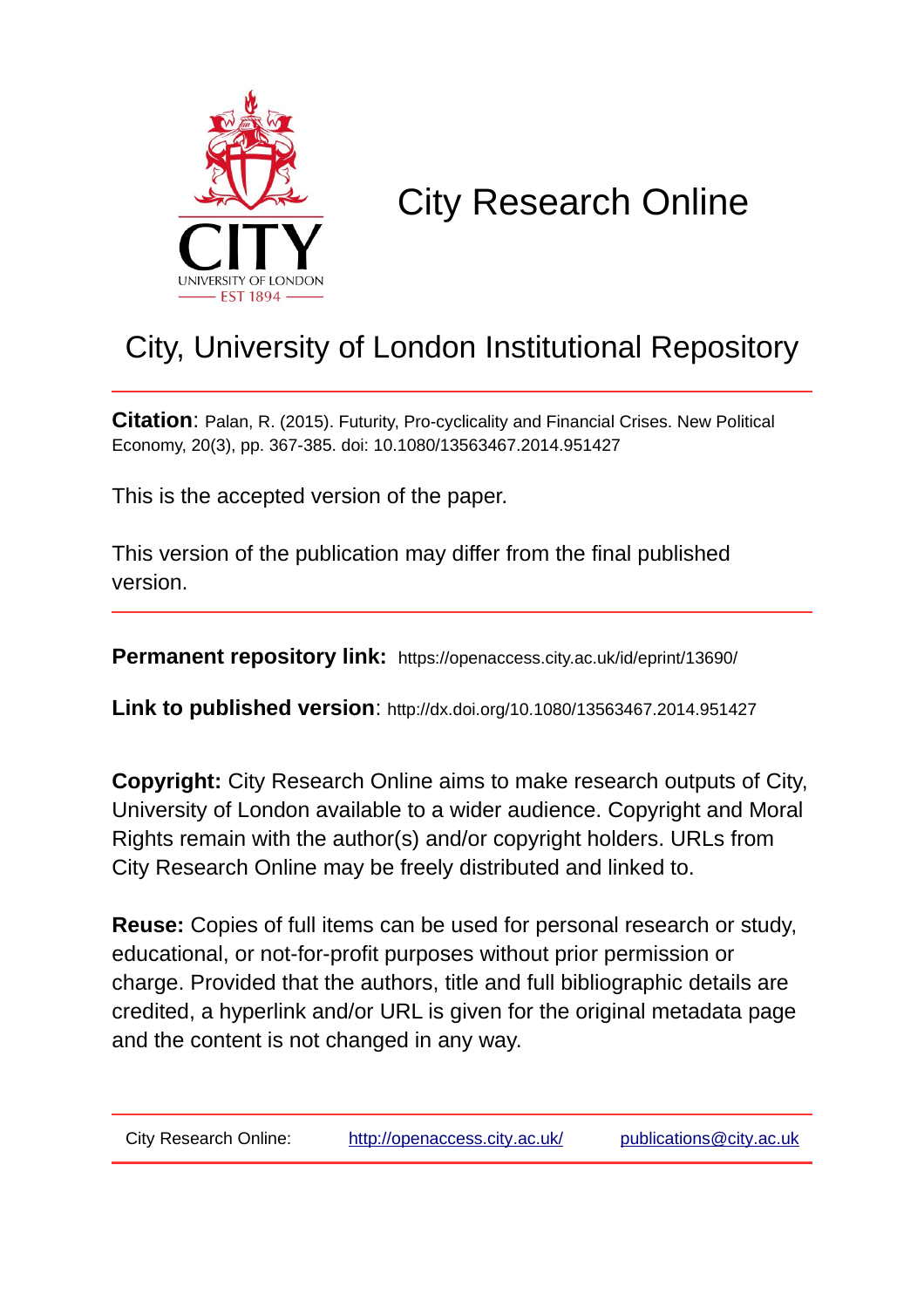# Futurity, Pro-Cyclicality and Financial Crises<sup>1</sup>

Ronen Palan

City University London

(Forthcoming in *New Political Economy*)

Abstract:

**.** 

Nearly a century ago, one of the leading forefathers of the school of evolutionary economics, John R. Commons, coined the term 'futurity' to describe an epochal change in late 19<sup>th</sup> advanced economies. Futurity refers to the re-orientation of economies towards the future, and specifically, to the fledgling practice of treating businesses as 'going concerns' and measuring its value in terms of their anticipated future profits. Curiously, the implication of such epochal changes on the performance of the financial system had rarely been discussed, let alone addressed. This article presents a theoretical argument that suggests that futurity encourages pro-cyclical dynamics that are pulling the financial systems in ever more violent and disastrous swings.

<sup>&</sup>lt;sup>1</sup> The article draws on concepts and ideas that evolved in discussions I have had with Yuval Milo, Anastasia Nesvetailova, Jean-Philippe Robé, Amin Samman and Herman Schwartz. I would like to thank the anonymous referees for their helpful comments.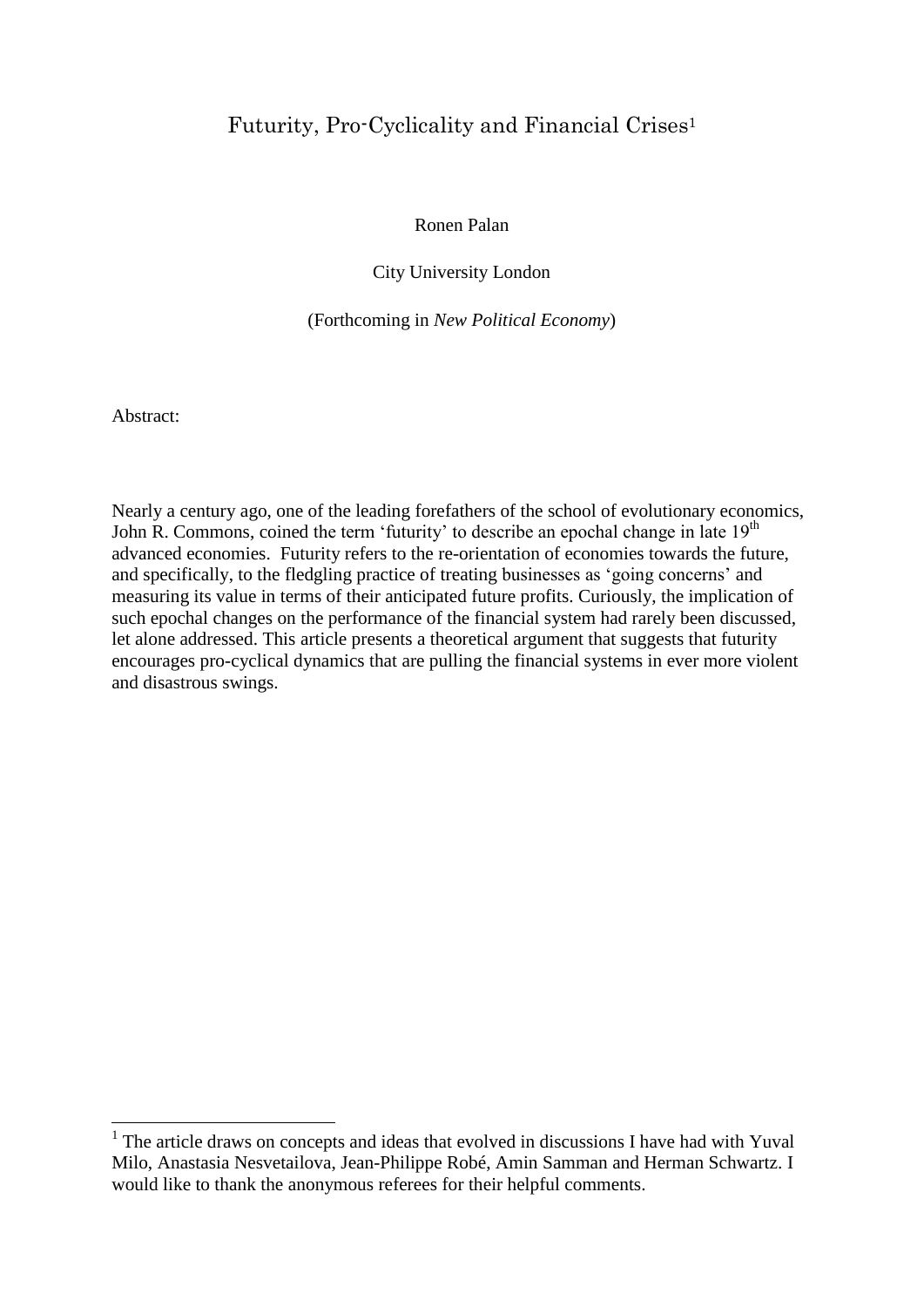#### **Introduction**

**.** 

Nearly a century ago, one of the leading forefathers of the school of evolutionary economics, John R. Commons, coined the term 'futurity' to describe an epochal change in late 19<sup>th</sup> advanced economies. Common's notion of futurity is somewhat ambiguous. For it combines a philosophical statement about the nature of economics as a social science, with specific set of observations about changes that were taking place in the American economy and society in late  $19<sup>th</sup>$  century. Futurity refers, in addition, to the concept of time in economics as a social science, as compared to the concept of time in the physical sciences that served as the model for standard economics. In Commons' words, 'a flow of time in the physical sciences is a succession of events. But in economics, which is the science of human expectations, a 'flow' of time is an expected succession of events' (as quoted in Atkinson, 2009, 435). As sciences of human expectations, economics and political science is a study of what people think the future is likely to be, as opposed to theories that emulate the sciences that had no intrinsic interest in the individual events of concrete reality.<sup>2</sup> For Commons, the economic transaction embodies this complex relationship between institutional constraints and opportunities for future gains. Hence, he argued, the economic transaction is the 'unit of analyses' of economics (Commons, 1959 [1924]).

Futurity in the philosophical sense is typical of all economic activity, to the extent that even basic agriculture of even hunters and gatherers economies must plan for the future. Commons uses the concept also in a more specific sense referring to changes in the institutions, laws, regulations and practices of American capitalism of late  $19<sup>th</sup>$  century that resulted in American, and subsequently businesses from other countries, valuations on the basis of their future earnings capacity (Commons, 1919; Commons, 1959 [1924]; Commons, 1961). $3$  Futurity as a dominant feature of capitalist evaluation of assets is a more recent

<sup>&</sup>lt;sup>2</sup> Commons was clearly influenced by Webber, Rickert and the debate on the difference between science and the social sciences that took place in late 19th century Germany. Oakes describes Rickert's position as follows: 'natural science is nomothetic. It has no intrinsic interest in the individual events of concrete reality. On the contrary, the individual datum is relevant to natural science only to the extent that it can be represented as a type.. The interest of historical science, on the other hand, is idiographic. Here the purpose of knowledge is to comprehend the distinctive properties of the unique events itself. History is interested in a phenomenon not because of what it shares with other phenomena but, rather, because of its own definitive qualities' (Oakes, 1988, 44).

<sup>&</sup>lt;sup>3</sup> The concept of intangible is complex and highly contested (For discussion of economic impact see: Corrado, et al., 2006. John Commons traces the historical evolution of the meaning of property from the original common law conception of a physical corporeal thing held for one's own use to its current meaning of "intangible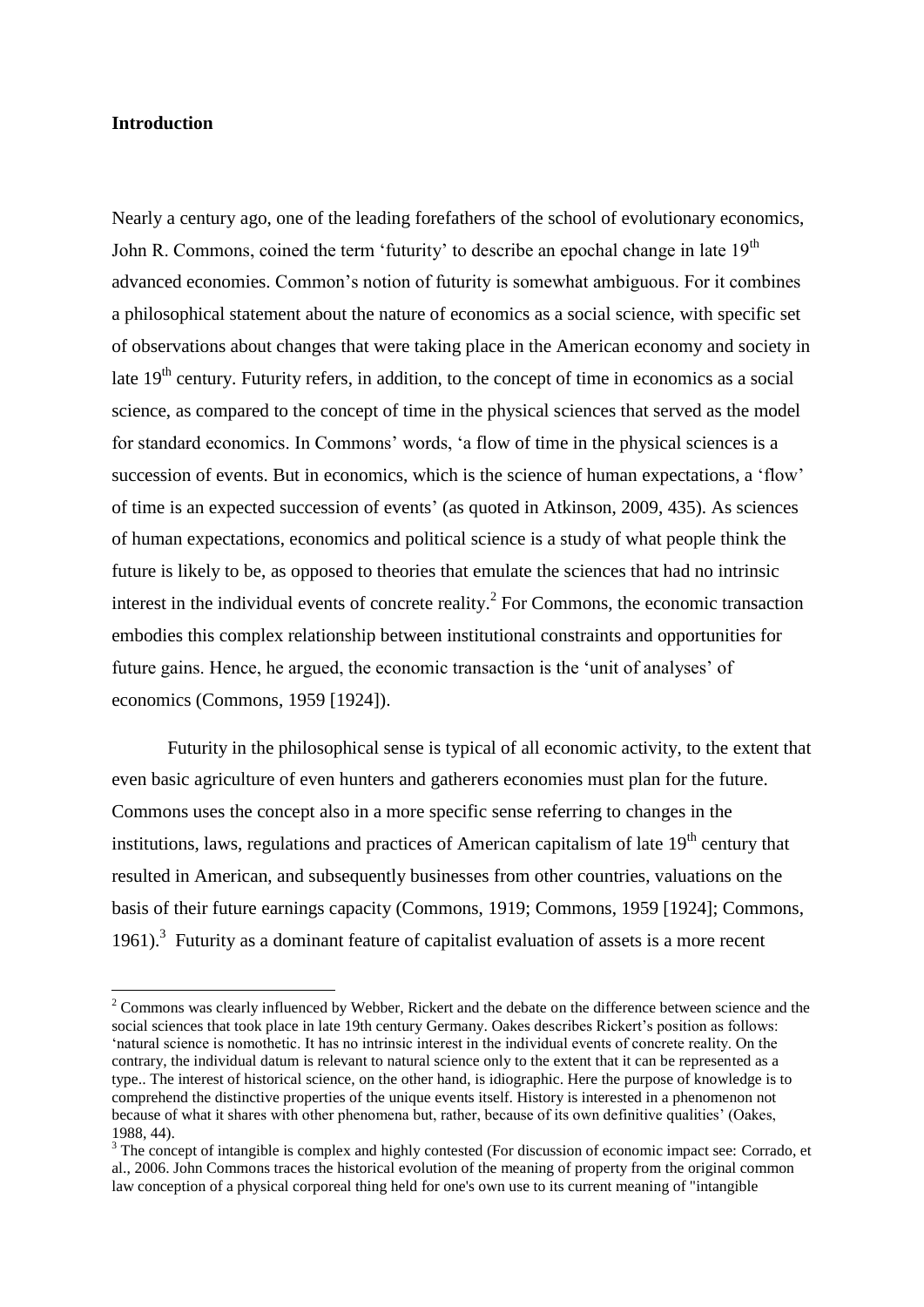development. Existing research, limited as it is, suggests that expectations of future earnings were incorporated systematically into current market value of assets only towards the late 19<sup>th</sup> century, and more specifically, primarily in the US (Allen, 1889) (Commons, 1919) (Kemper, 1921). Modern capitalist economy is thoroughly future oriented in that more narrow sense of the word.

Prior to the late  $19<sup>th</sup>$  century, businesses were valued either on the basis of the estimated replacement value of the physical assets they owned; or on the basis of an estimation of the liquidation value, the estimated market price of the physical assets they owned at a given moment. In both cases businesses were valued as if they had ceased profitable activities.<sup>4</sup> These techniques of valuation best suited creditors' interests as they sought to protect their investments. These valuations placed limitations on available collaterals.

Businessmen, however, are interested in assets for their future earning capacity. They treat them, in other words, as organic, living things, or 'going concerns.' As at any point in time, the future is still to take place, asset value denominated against expectations of future earnings contain an 'intangible' element that cannot not be verified by the traditional instrument of economics. The accounting profession opted to enter such intangible value in the books by using an archaic Common Law concept of 'goodwill.' The economic theories of Veblen, Commons and their students, known otherwise as the Old school of Institutional Economics (OIE), (as opposed to New Institutional Economics that is associated with the work of Douglas North (1981; 1990; 1994) and Oliver Williamson (Williamson, 2000), for discussion see (Gruchy, 1987), is a study of the implications of the economics as the study of human expectations in a world dominated by intangible value.

Commons' concept of futurity refers, therefore, simultaneously to latent tendency in any economic activity, but more specifically, to the re-orientation of an entire economy and

**.** 

property" in law that is, withholding rights from others or what they need but do not own. This distinction between the thing itself and ownership of the thing being exchanged is central to an institutional analysis of property. The thing itself may be scarce (have value) in a physical sense, but

It takes a property right to endow it with institutional scarcity. As Chamberlain (1963: 81) pointed out, "A stolen object or asset is no less scarce for being stolen rather than purchased, but in a going society it acquires institutional meaning only when a transfer of title has been legalized." Property rights are the social relations that the state vests in the owner or property. These rights are created by the imposition of duties upon other persons. To the extent that duties have been imposed upon other persons' (Van de Ven, 1993, 144).

<sup>&</sup>lt;sup>4</sup> In the words of Jean-Phillipe Robé, they were value as 'dead enterprises' (private communication with the author).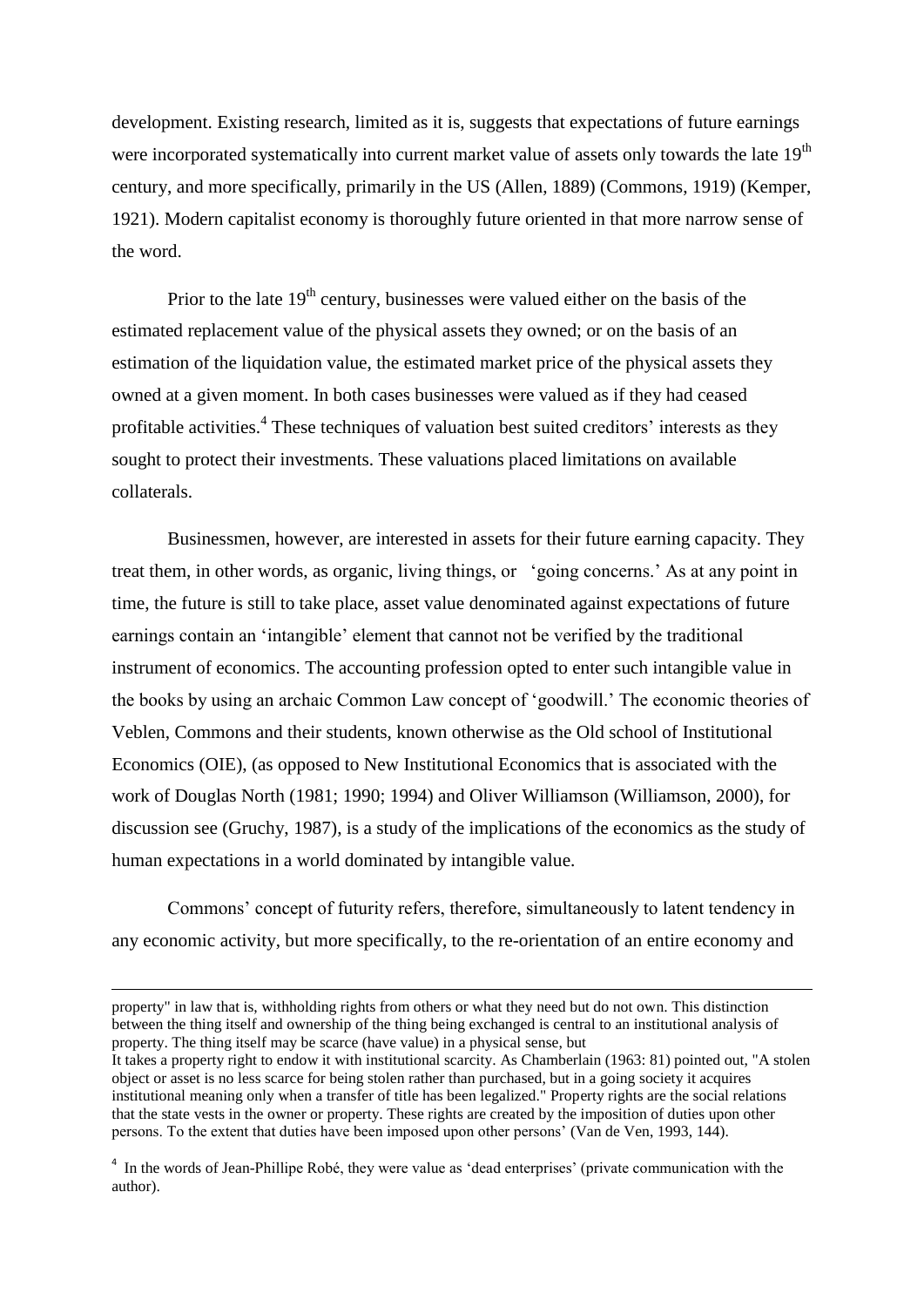society, as he saw it, towards the future. A slow and gradual process that became a dominant feature of capitalist economies only in late  $19<sup>th</sup>$  century and which was captured perhaps best by his observation that 'man live in the future but acts in the present' (Commons, 1961, 58).

This article draws on Common's theory of futurity to present a theoretical interpretation of the causes of a long-known problem facing capitalist economies, namely, pro-cyclicality. Since Keynes, pro-cyclicality is typically viewed as endogenous to the financial system. It encompasses, according to Jean-Pierre Landau, Deputy Governor of the Bank of France, three components, which cannot easily be distinguished in real life: '(1) fluctuations around the trend (2) changes in the trend itself and (3) possible cumulative deviations from equilibrium value' (Landau, 2009). Such cumulative deviations are attributed to market sentiments of optimism and pessimism. Central bankers seek to intervene in the financial markets by introducing counter-cyclical policies. They have tended concern themselves with developing techniques of empirical and statistical identification of such deviations. I put forward an interpretation of OIE theories that suggests that pro-cyclicality tendencies are not only endogenous to the financial system, but are an organic dimension of the entire capitalist system. Counter-cyclical monetary or fiscal policies should have an impact, no doubt, but they are unable compensate sufficiently for the underlying pro-cyclical tendencies that are inherent to the system.

To keep the argument simple, I discuss here the dynamics of what can be called as first phase of futurity economics, a phase that began around the 1880s and ended more or less around the beginning of the first depression. The first phase centred on extraction of value against future earnings capacity per individual units. The second, post-war phase, saw the deepening and extension of futurity through a complete re-imagination of the role of debt in the economy. In the economy of accumulation, debt is generally seen as a burden. In the economy of futurity, debt is future income stream that can be leveraged at present time and hence seen as a tradable asset in and by itself (Nesvetailova, this issue). I acknowledge, therefore, that the dynamics of futurity and pro-cyclicality are far more complicated during the second phase than the relationship that I identify in this chapter.

## **Endogenous theory of money and OIE**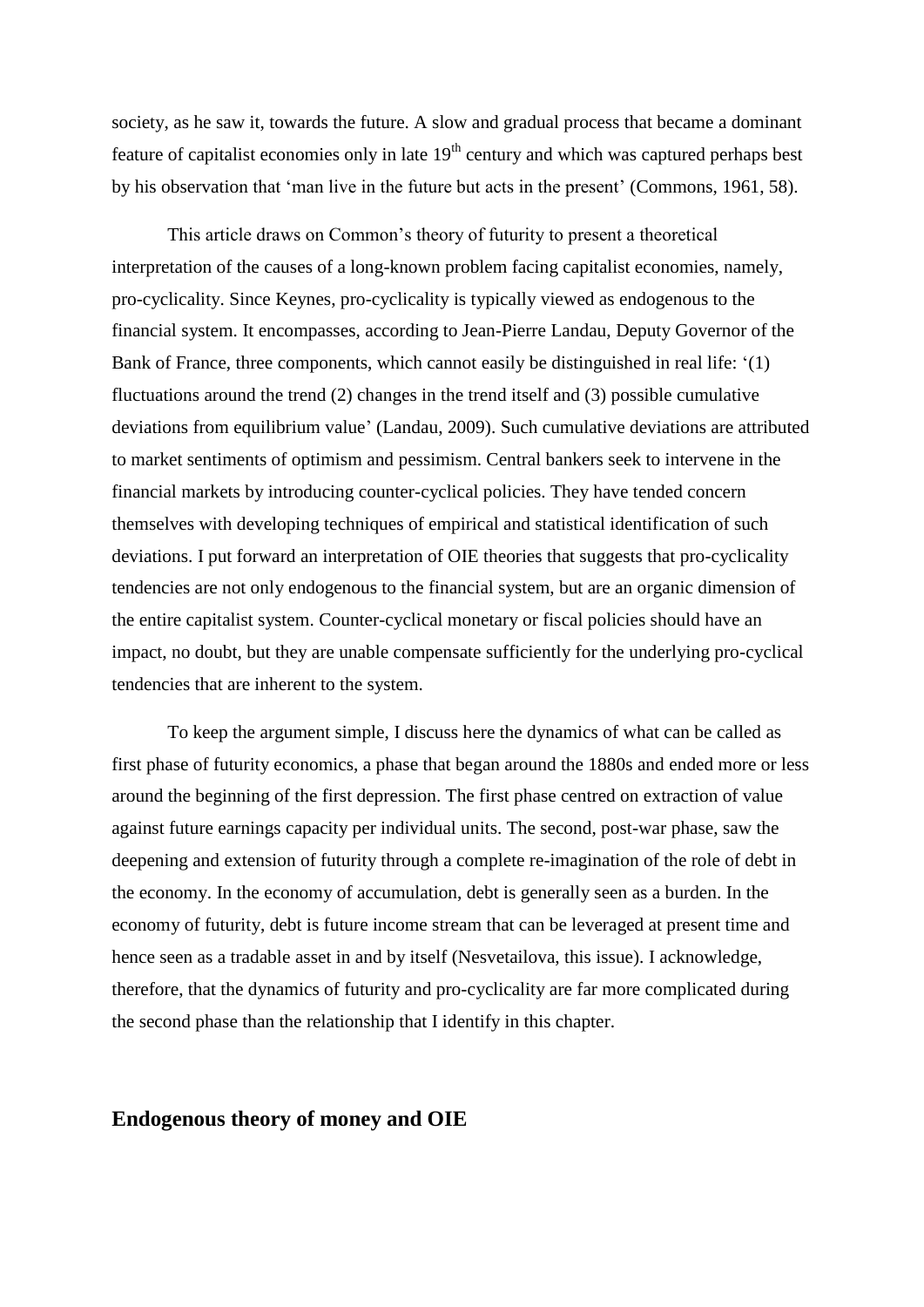The approach that has been focusing on issues of pro-cyclicality is broadly known as the endogenous theory of money and credit. It concerns the propensity of the financial system to develop changes due to its internal working as opposed to exogenous forces. Traditionally, pro-cyclicality had been of particular concern to an academic tradition known as Post-Keynesian or the heterodox tradition of economics.

Orthodox finance theory is an extension of Walras's theory of general equilibrium. The key assumption of this paradigm is that savings are brought into equilibrium with investment in the market for loanable funds. Capital market arbitrage is supposed to occur perfectly and instantaneously, rather than as a process evolving over time. In such a perfect market, problems arise out of temporary disequilibrium (Toporowski, 1999). According to the traditional model, banking serves as intermediary between savers and borrowers. The amounts of funds available for borrowing is ultimately restricted by savings. The theory is that one cannot borrow funds that are not saved. Hence, accumulation has its limits.

A basic premise of Keynes's theory of finance – also known as the theory of liquidity preference – is that contrary to the theory that savings determine the rate of investment, in reality, the opposite is true: investment determines savings (for discussion see Nesvetailova 2013). The primary function of financial markets is to provide liquidity for asset holders. But financial markets do not operate on supply and demand basis, but rather on expectations ( (Keynes, 1936), 30.)

Accordingly, when a bullish sentiments abound, rising market prices do not encourage necessarily shift to other assets as predicted by standard economics (so that Pareto optimality is maintained), but may attract further funds in expectations of future gains. Excess demand results in capital asset inflation (Toporowski, 1999). Capital market inflation may, in turn, encourage further bidding on assets and hence further capital asset inflation. The problem with that scenario is that (i) exuberance may lead to the provision of funds far in excess of current incomes; and (ii) heavy investment induces further exuberant expectations of future returns. This can result in an investment (or credit) boom.

When at some point these euphoric expectations turn, and bearish sentiment comes to the fore, credit boom can turn to bust. Hence, the economy goes through such cycles. In Keynes words, '[b]y a cyclical movement we mean that as the system progresses in, e.g., the upward direction, the forces propelling it upwards at first gather force and have a cumulative effect on one another but gradually lose their strength until at a certain point they tend to be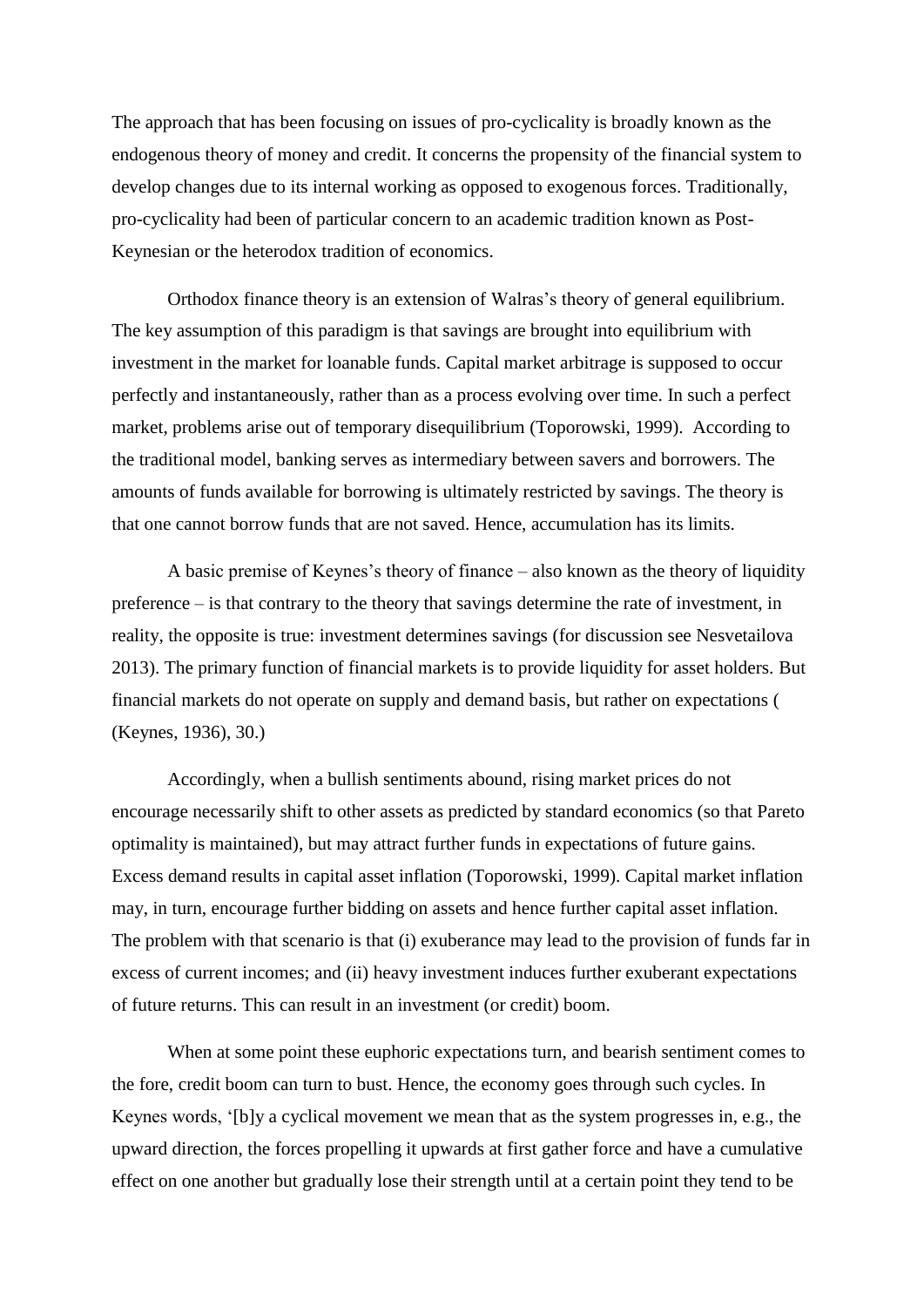replaced by forces operating in the opposite direction; which in turn gather force for a time and accentuate one another, until they too, having reached their maximum development, wane and give place to their opposite' (Keynes, 1936) chp.22, 189). Keynes presents a theory of sequential investment behaviour in which expectations are the driving force of procyclical tendencies: 'expectation may lead to more employment and also to more current consumption than will occur when the long-period position has been reached. Thus the change in expectation may lead to a gradual crescendo in the level of employment, rising to a peak and then declining to the new long-period level' (Keynes, 1936), 31) and so on. 'Thus a mere change in expectation is capable of producing an oscillation of the same kind of shape as a cyclical movement, in the course of working itself out', (Keynes, 1936) 31).

It is well documented, for instances, that the rudimentary credit system that existed in the U.S. prior to the establishment of central banking was pro-cyclical, causing sharp fluctuations in the money supply. During period of rapid growth, banks resumed aggressive credit extension, which they financed by issuing new bank notes. This often encouraged speculative euphoria and accelerating inflation which enticed banks into excessive lending and issuing notes relative to their species reserves (Guttmann, 1994, 68). During bad times, the opposite took place. One solution to the volatility in the financial system in the late  $19<sup>th</sup>$ century U.S. was to take issuing of promissory notes from banks and centralize the system.

Keynesian theory maintains that credit lines are generated against future interest payments, hence the financial system is pro-cyclical (Mehrling, 2011). Unregulated banks can extend in principle credit lines infinitely as they are not restricted by their liabilities. Why, then, do banks not generate endless credit lines? After all, interest payments on credit facilities are one of their main lines of business (of course, infinite credit lines will create zero income and infinite risk, but that is another matter). Banks do not extend credit lines infinitely for a number of reasons: first, they normally require collateral against lending – and these collaterals reflect market value of assets and hence by definition set a limit on credit lines. Second, banks assess the riskiness of default on credit lines and naturally, the higher the leverage the borrower seeks, the higher the risk. Third, banks are restricted by regulators who insist that they accounting for new risk on their balance sheet so that any increase in assets must be matched by increase liabilities. The method of accounting for risks may change, whether it is Basle 1, 2 or 3. One thing we have learned from the crisis is that regulations have created incentives to redistribute those risks to individual parties, so as that risks are lifted off the balance sheet of each individual banks, or that alternative formats of economic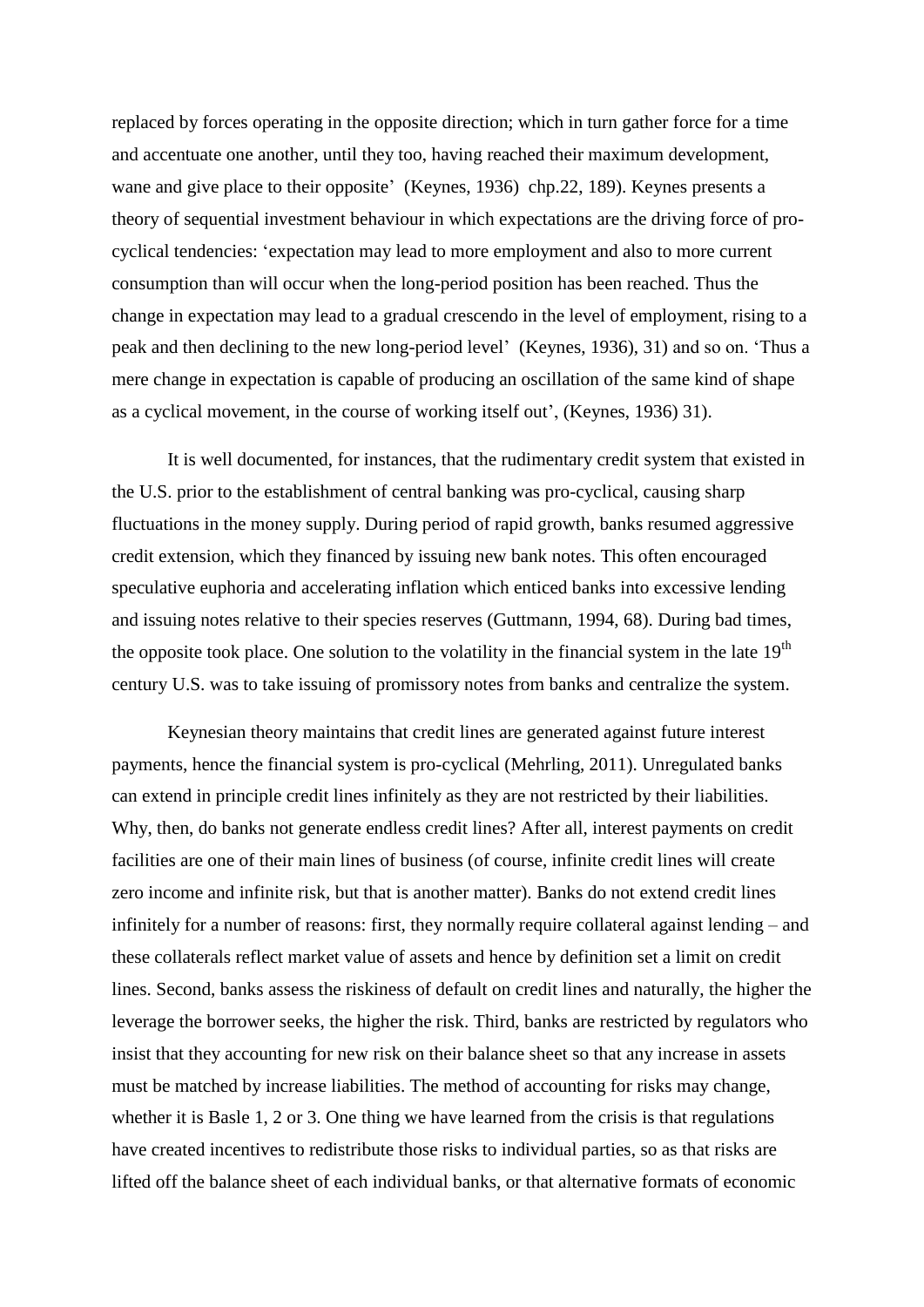agents have emerged emulating the functions of banks without the attendant regulatory burden (known as shadow banking (Pozsar, et al., 2010)Lysandrou and Nesvetailova 2014).

A key factor in all of the above is an assessment of future performance of asset or the asset holders and their ability to pay back loans. Keynesian theory factored in, in other words, expectations of future returns and shows that sentiments about the future determine the dynamics of the credit creation. Investment does not rely necessarily on savings rates, and hence, strictly speaking, wealth is not accumulating in the traditional sense of the word. Keynes warned that the financial markets do not have built-in countercyclical mechanisms. He famously believed that governments should intervene in the markets by adopting countercyclical stance vis-a-vis the economy. The so-called neoclassical synthesis essentially accepted those propositions.

Common's theory of futurity suggests that expectations affect not only investment behaviour but also asset value. It implies that just as investors seek to increase borrowing when an economy is on the upturn, their collateralised asset are likely to increase in value as well. Adversely when the market turns, collateralised assets whose value includes a futurity component are likely to decrease as well. Futurity therefore exacerbates the pro-cyclical tendencies in the market.

I now turn to the concept of futurity before I turn to its implications to a theory of procyclicality.

# **Futurity**

Late  $19<sup>th</sup>$  century saw the birth of new form of capitalism, identified broadly with the rise of large corporations in the US. This form of capitalism was based on recruiting capital in stock exchanges, primarily in Britain, and later in the U.S, and on the rise of professional classes that perform different tasks vital to recruitment of capital: underwriting, valuation and so on. The consensus among economic historians is that the establishment of a continental size market economy in the US, combined with improvements in technology, and crucially, in methods of producing and distributing goods, inventions and engineering 'constituted a spiralling force continuously disturbing the economic equilibrium, destroying old industries and creating new ones, multiplying the production of goods and broadening national and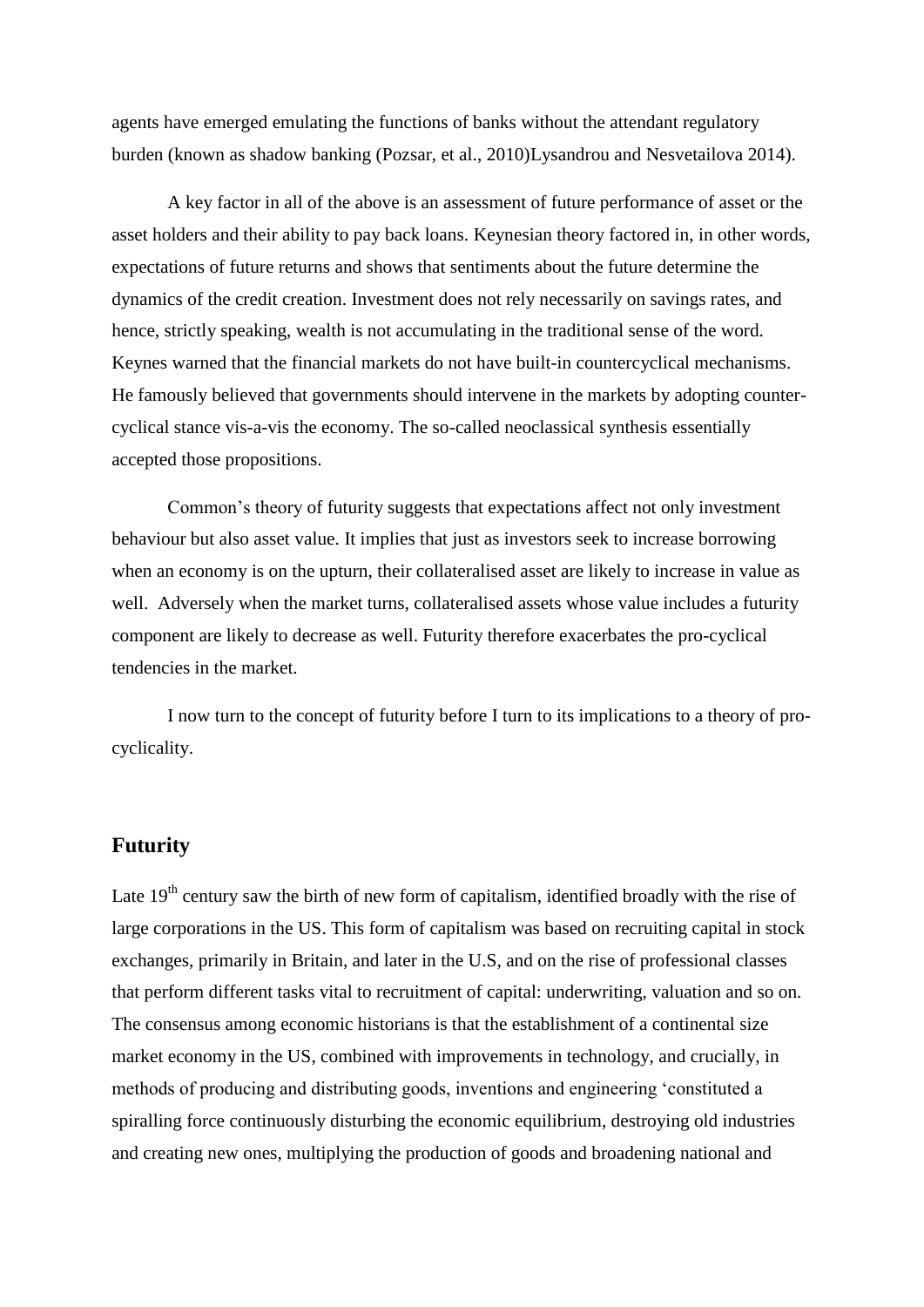international market' (Corey, 1930, 245). In this context, the work of the economic historian, Alfred Chandler and colleagues has been highly influential. Chandler's analysis centres on the establishment of the internal market in the US and in particular the institutional and logistical transformation of American business enterprises, the emergence of what he calls M-form Corporation. It was this type of manufacturing enterprises, he wrote, that 'have provided a fundamental dynamic or force for change in capitalist economies" (Chandler, 1990, 4).

Conventional historiography tends to stress, therefore, technological, organisational and logistical advances made by corporate America. OIE scholars stress, in contrast, the evolution of property rights and specifically of intangibles in the development of American economy. Traditionally, as we saw, businesses were valued on the basis of their physical assets. The valuations best suited creditors' interests. The vast majority of sources of funds for the US economy as far as 1900 were foreign investors, whose knowledge of the US was limited. By 1860, the Secretary of the Treasury estimated that \$400 million worth of American securities were held abroad, this rose to an estimate \$1.4 billion in 1869 (Albion & Williamson, 1944, 666). These investors were interested in traditional valuations of assets.

In contrast to creditors, businessmen are interested in assets as living and growing entities that are likely to generate income in the future. As business culture spread in the advanced economies of the US and Britain, their preferred mode of evaluations of assets took hold as well. The 'future' added value to businesses, as future income could be factored in current value of assets. Value could be 'extracted' out of assets, and 'made to work,' with the help of financial expertise of the promoters in mergers and acquisition and in the creation of a special class of shares, called 'common shares', or through stock market re-valuation of corporate capitalisation that included now multiplication of current profits estimates.

The excess value generated in such proceedings appeared to be a class apart from the tangible assets that businesses owned. They were classed as 'intangibles'. This capitalised potential for profit making, or intangible value, was entered in the accounting books by reference to an archaic Common Law concept, the concept of 'goodwill.' It became an accepted wisdom, at the very least in the American corporate environment of late  $19<sup>th</sup>$  century and ever since throughout the world, that businesses should be treated as 'going concerns.' As such, they were value at more than the sum of their parts, and the excess valuation could be attributed to goodwill. For instance, if customers were prepared to pay above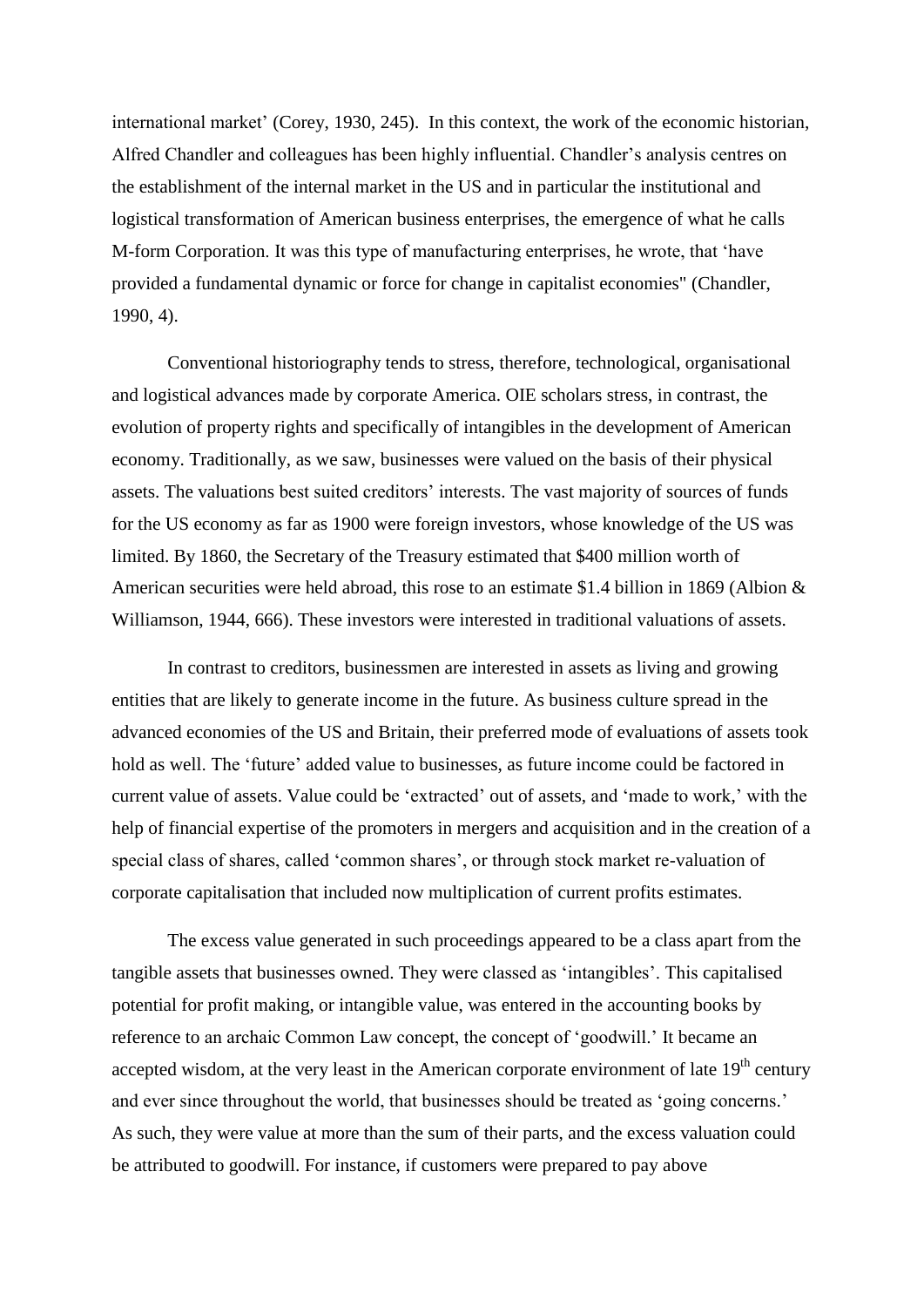manufacturing costs in order to obtain a specific product from a specific company, say Heinz beans, then there is evidence that the company has established 'goodwill' among its customers, and that that goodwill has a market value. The Courts accepted the proposition that Heinz' goodwill should be protected by law. The excess value generated in such way was reflected in Heinz' market capitalisation – or so is the theory. The additional value could serve, then, as collateral either by Heinz or by its shareholders, as they sought additional credit. Although there is evidence that initially investors were cautious about such collaterals (Albion & Williamson, 1944). Crucially, once initial reluctance was overcome, the credit system could not distinguish goodwill collaterals from other forms of capital. Hence, the excess value generated by the new method of accounting joined the general pool of available capital that was used to bid for assets.

How then, did this system come about? As evolutionary thinkers, OIE scholars believed the system came about gradually and in an evolutionary manner of selection, adaptation and retention. Late  $19<sup>th</sup>$  century and early  $20<sup>th</sup>$  century US, described so well by Josephson as the age of the Robber Barons, saw the birth of a US-led corporate capitalism (Jospehson, 1962). The robber barons perfected the system of goodwill valuation.

The concept of goodwill has a long a venerable history in common law countries. It can be traced back to English Courts ruling of late  $16<sup>th</sup>$  century England. For instance, in one of the first known cases in 1620, Broad y. Jollyfe, the court discussed the validity of a promise by a mercer not to keep a shop in Newport, in the Isle of Wight, in consideration of the plaintiff purchasing his old stock at prime cost. The Court held the promise to be good, accepting that promise not to compete with the seller had a legal value (Allen 1889, 8). The concept of goodwill has developed since along two tracts, one associated goodwill with a transaction, the other with the person. Modern economic historians have demonstrated that oddly, perhaps, in the English context a credit economy arose prior to a monetary economy (Muldrew 1998). British courts have recognised that access to credit is closely linked to person's 'good name' in society (Allen 1889). If a person tarnishes the good name of another person unjustifiably, then that person may be denied access to vital credit and hence may be economically inured. The courts accepted that the injured party may have monetary recourse to compensate for such damage. There was goodwill that was attached, therefore, to a person. Similarly, in early rulings it was not unusual for, say, for a pub owner who felt aggrieved if accused falsely for serving bad beer to use the courts to recover some of their losses.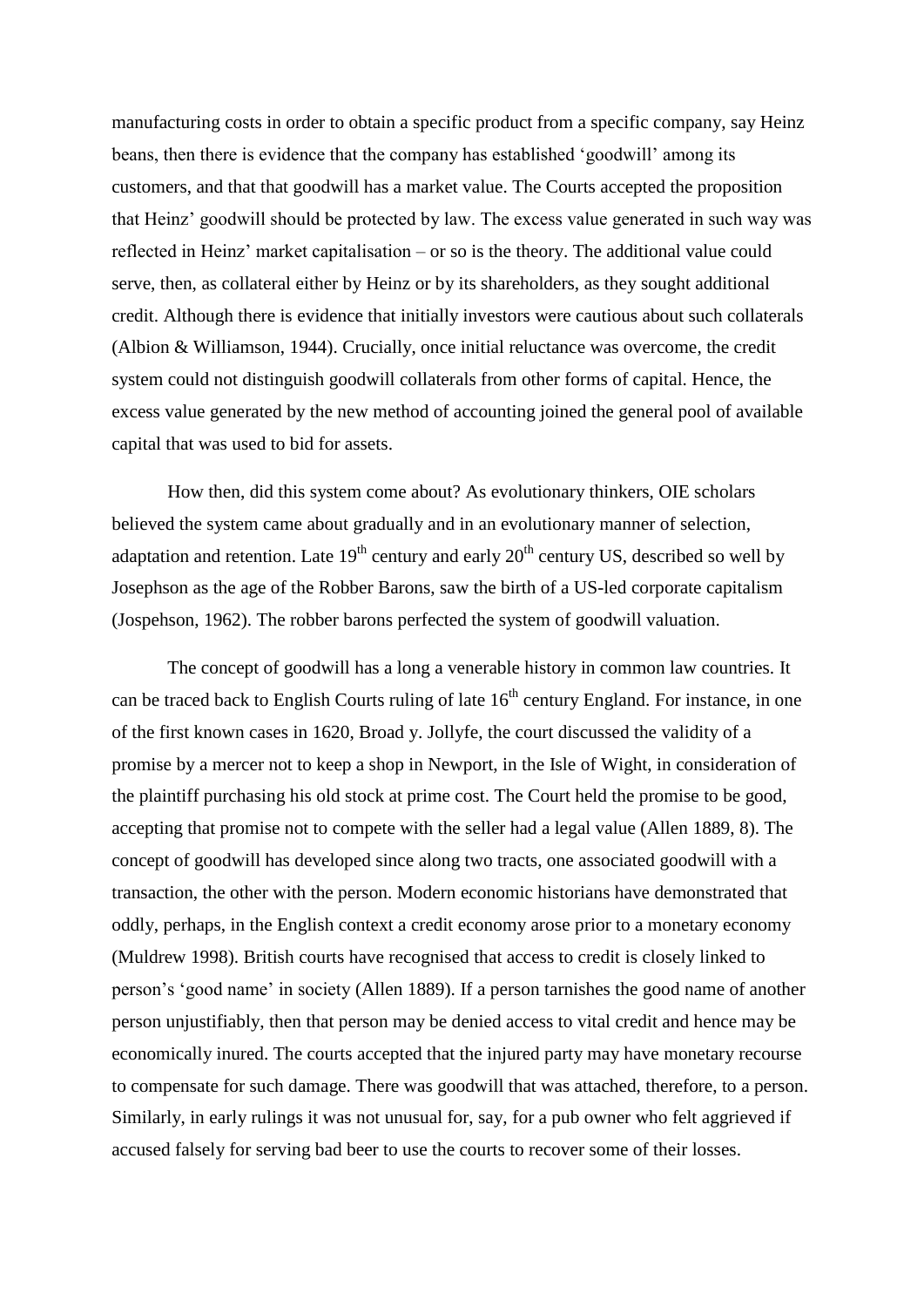In doing so, British courts accepted an important idea: that individuals possessed intangible qualities that they 'owned', and furthermore, that such qualities had monetary value. In Grismore words, 'The expectations of custom which one has acquired as the result of business endeavour -- is property, in the enjoyment of which the possessor is entitled to be protected and which he has the power to transfer to others, has been so long and so universally recognized that no citation of authority for the proposition is necessary' (Grismore 1932, 491). The courts described good name assets as 'good will' and placed monetary value on goodwill – although to the best of my knowledge, they never developed a systemic technique for evaluation of the monetary value of goodwill. The number of cases that involved goodwill rose steadily during the intervening centuries.

By the late  $19<sup>th</sup>$  century, businessmen and the courts in the US and the UK increasingly recognised that companies may have created a reciprocal 'goodwill' value among prospective clients by impressing upon them the quality of their products. The law of trademarks and trade-names was developed initially by the Courts to protect the consumer against the "passing off" of inferior goods under misleading labels. It was also recognised that companies could signal quality to their clients and/or create 'attachment' to products and these attachments are worth something. The law of brand name recognition, trade mark and logos has developed as a result (Hopkins 1900). Goodwill in these cases are attached to the transaction, not to a person.

Intangible assets and goodwill were given monetary value, but there is a great confusion about the nature of goodwill. Chandler (1990) argues that not only did new corporate structures developed originally as ammunition manufacturers, but they borrowed the army's organizational and management methods to handle the logistical problems of sizeable workforce over great spaces and mobility. Like the army, the new corporations evolved to handle the logistical difficulties of an emerging continental-size economy. They also gave rise to the new giant banking organizations capable of mobilizing great financial resources.

Among the early innovators of these corporate forms were the great railway companies that were entrusted with the task of laying trans-continental railway lines. They innovated corporate structures capable of mobilizing huge resources and able to operate at great distances (Chandler 1990). The development of railway companies in the context of the US federal system (as opposed smaller countries such as the UK) raised important issues of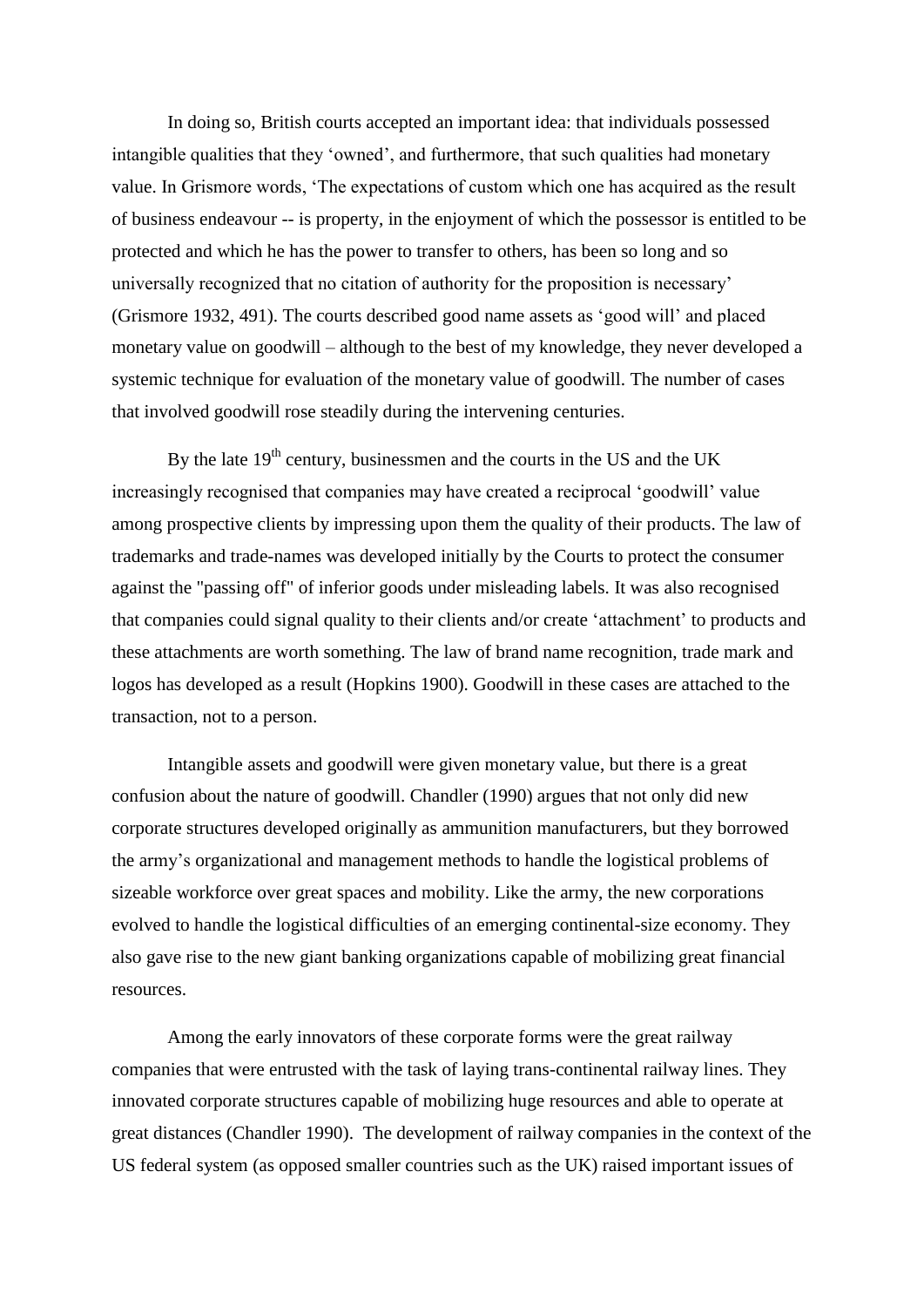'goodwill.' Many railway franchises spanned a number of states, and held an effective monopolies over transport in these states. Hence their strategies for development and pricing would have had profound impact on the development of particularly land-locked states. States tried to impose their own ceilings on fares and commercial tariffs and impose other restrictions on the railways companies. In doing so, they would impact not only on the profitability of the companies at present, but also on anticipated future earnings which would then reflect in the share values of companies. In a number of trial cases, the Courts sought to calculate the impact of regulation on businesses on the railways as 'going concerns' and would count future profits in the equation (J. Commons 1961). In these cases the courts would place value on intangible assets.

The concept of goodwill and intangible value were introduced, in addition, in many mergers, trust and combinations that have proliferated in late  $19<sup>th</sup>$  century US. It was recognised that the different parties to a merger (or in many early cases, 'trust') brought into the combined enterprises something more than the physical assets they owned: knowledge, organisation, contacts or 'goodwill.' The practice in the mergers that took place from the early 1880s to about the 1920s was to account for goodwill by differentiating between two classes of shares: preferred shares which would normally represent that replacement value (or tangible value) of the assets that were brought into the merged business. Typically, owners would sell their businesses to a newly created corporation, which would issue of 7% accumulative preferred stock and an issue of common stock (although, in the case of the United Tanners company it was 8% per annum) (Dewing 1930). The preferred stocks were supposed to bear some definite relation to the tangible assets. They represented in other words, more or less the assumed corporeal value of the enterprise and constituted, therefore, a definite class of financial instruments (Kemper 1921, 55). Preferred shares were seen (and were treated at the time) like bonds (See Dewing 1930 and Kemper 1921 for discussion).

Common shares in contrast, represented what was called at the time, the 'entrepreneurial value' of owner's contribution to the enterprise, or 'goodwill'. In the words of Kemper, '[b]ehind the common stock something known variously as 'goodwill' or earning power, was supposed to stand (Kemper 1921, 11). The idea was that owner's held greater part of the common stock and with it the control of the business. The banker, which was usually paid for his work by a common stock bonus, would sometimes sale his block of common shares, thereby 'creating an appetite for that particular kind of stock so that in the future the owner wanted to dispose of a part of this holdings there would be a ready market for it'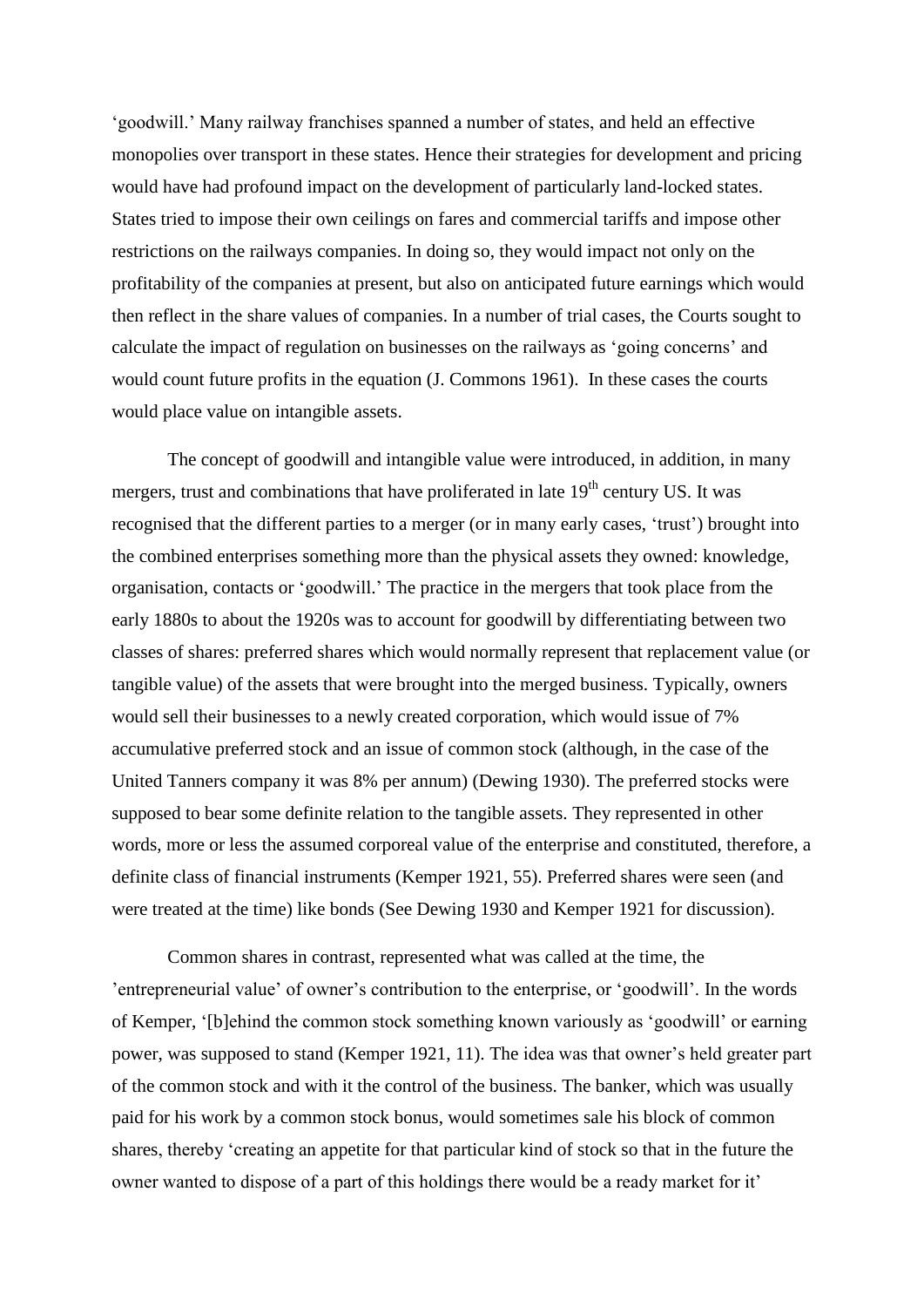(Kemper 1921, 12). Of course, there were many exceptions to the rule, but on the whole the essential features of these industrials were the same. There were no clear guidelines or laws on such matters, so practices varied somewhat from one case to another and it was a matter of what 'the market will bear.'

A third venue for the generation of goodwill was the capitalisation of companies as 'on-going' concerns and places a value on future profits. Over time, that last component became the biggest (Kaner 1937). Hence, companies were traded at a P/E ratio of their current earnings capacity (Ellerman 2008).

# **Capitalised goodwill in late 19th century**

Capitalised goodwill became significant in late  $19<sup>th</sup>$  century U.S., and to a lesser extent in the UK. German and French accountants and lawyers were certainly aware of the concept of goodwill and value extraction that took place in the US, but the practice was heavily frowned upon and hardly began in these countries before the end of the Second World War (Allen 1889; Hopkins 1900). Due to the great volatility in valuation of common shares and diverging practices of valuations, it is not possible to provide an exact figure for the formation of goodwill 'stock' in late  $19<sup>th</sup>$  century US, but the approximate figures appear to be in the range of 2 to 4% of the estimated GNP of the US each year.

The United States Leather Company is a case in point. The company was incorporated in February 25, 1893 in New Jersey. The certificate of incorporation was amended several times, so that the figures for the original incorporation are somewhat disputed. It appears that the authorized capital consisted of the merged company was \$US 64 million of preferred shares and in the same amount of common stock of these amounts that were issued (Kemper, 1921, 19). The preferred stock carried 8%, cumulative preferential dividends, to be paid from the net earnings of the business. This was preferred both to dividends and to assets in case of liquidation.

Dewing reports that '[a]ll things considered, however, it seems fair to believe that the property acquired by the United States Leather Company had an actual market value of \$60 million including the \$6 million money obtained from the bankers. Against these assets the company issued \$131,000,000 of securities, for nearly half of which the tanners admitted there was nothing tangible. The charges, including the cumulative dividends, required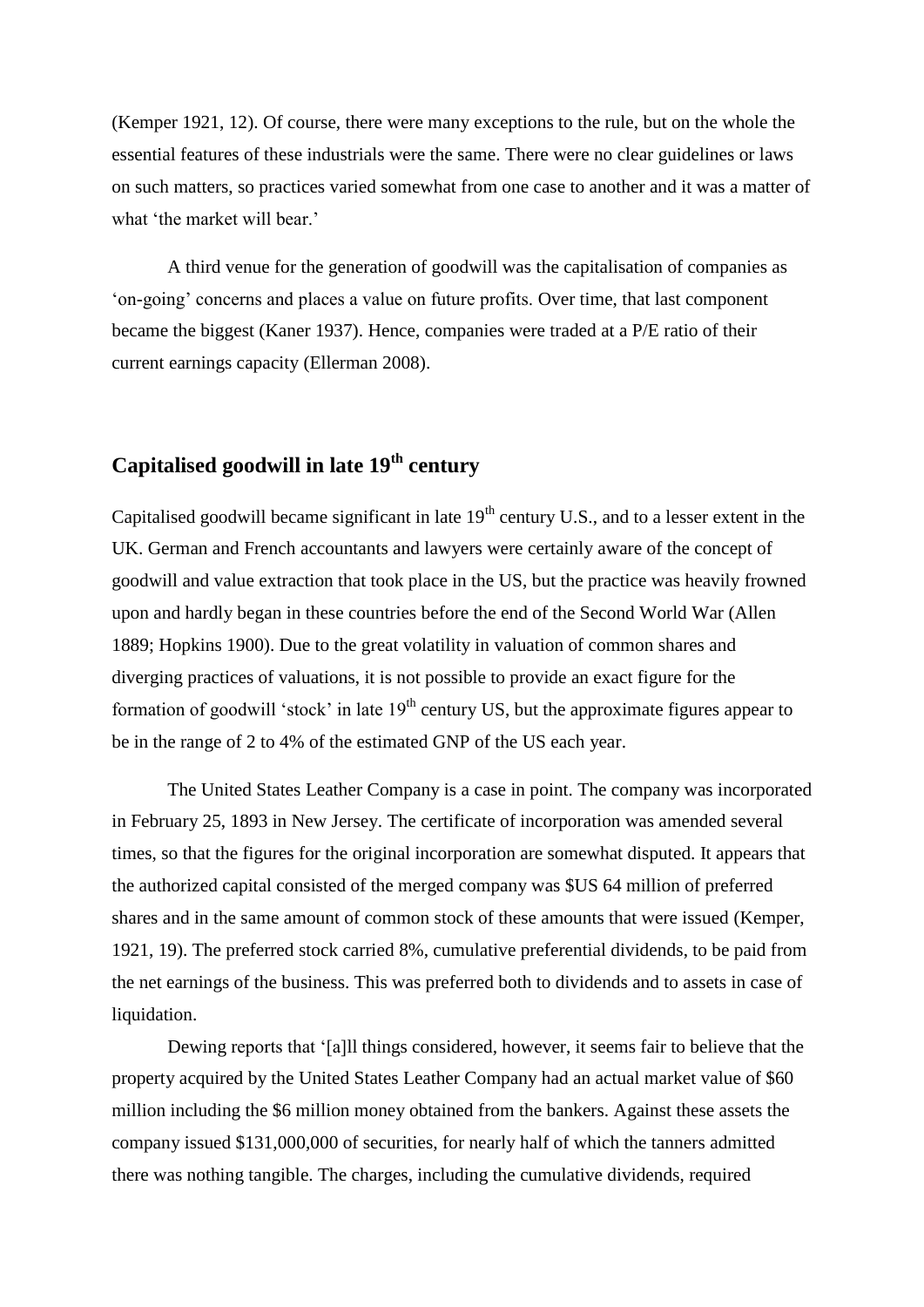\$5,342,584 (19). How did a \$ 60 million worth company become a \$131 million company? Veblen's answer is that the value of companies or assets is a question of what the market will bear. As long as the market was prepared to accept the new valuation, the new valuation became the 'right' value of the company. But that also meant that at its formation in 1893, The United Leather Company had the largest stock capitalization of any American industrial Corporation. For instance, the component companies of Standard Oil Trust had at that time a little over \$102 million (which refrained from dabbling too much in goodwill), while the American sugar refining Company had been authorized capital of \$75 million; the National Lead company a little less than \$30 million; and the American tobacco companies \$35 million; and the United States Rubber company \$50 million.

Estimated real U.S. GNP in 1883 \$US12.79 billion, (Balke and Gordon 1986) suggesting that the United States Leather Company was capitalised at about 1% of US GNP, 1983, of which its common shares, or 'goodwill' component, stood at 0.5% of US GNP that year! Put differently, the United Leather Company was capitalised at nearly 30% of all issue greenbacks circulating in the US, and its 'goodwill' value amounted to nearly 15%. The value of these common shares diverged widely. During 1894, the market price of the preferred shares was about \$60 a share. In 1986 the company was operating at a loss and the price of the preferred stock declined to about \$40 dollars per share. During this period the common stock had been a mere nominal quotation of five dollars (Dewing 1930, 23). The company, in fact, failed to pay the 8% dividend in full, and as it was cumulative, led to much speculation. For a long time its common shares remained at 5\$. Yet during the boom times of late 1899, there was flurry of speculation activity and the common shares reached in November \$40.87, two days later fell back to\$ 20, and by the end of November to \$10. During the brief periods the original leather interests disposed of the greater part of their holdings of common stock, reserving for themselves and their families only that preferred stock (Dewing 1930, 24).

I am presenting the examples of the Unite Tanners Company, but all of the large mergers from 1880 onward in the US had a large goodwill component attached to them. An illustration of the economic significance of intangibles can be inferred from the way the trust was organized by J.P. Morgan and co. and one of the largest and least liked railways barons, James Hill, largely to prevent the ruinous competition that Andrew Carnegie was about to launch with his competitors in Pittsburgh.

The area around Pittsburgh contributed at the time to about 80 to 85% of all US steel production. Carnegie, who was by then the most successful Steel magnate, announced his intentions of building a larger plant with the latest improvements on the ores of the Lake Erie.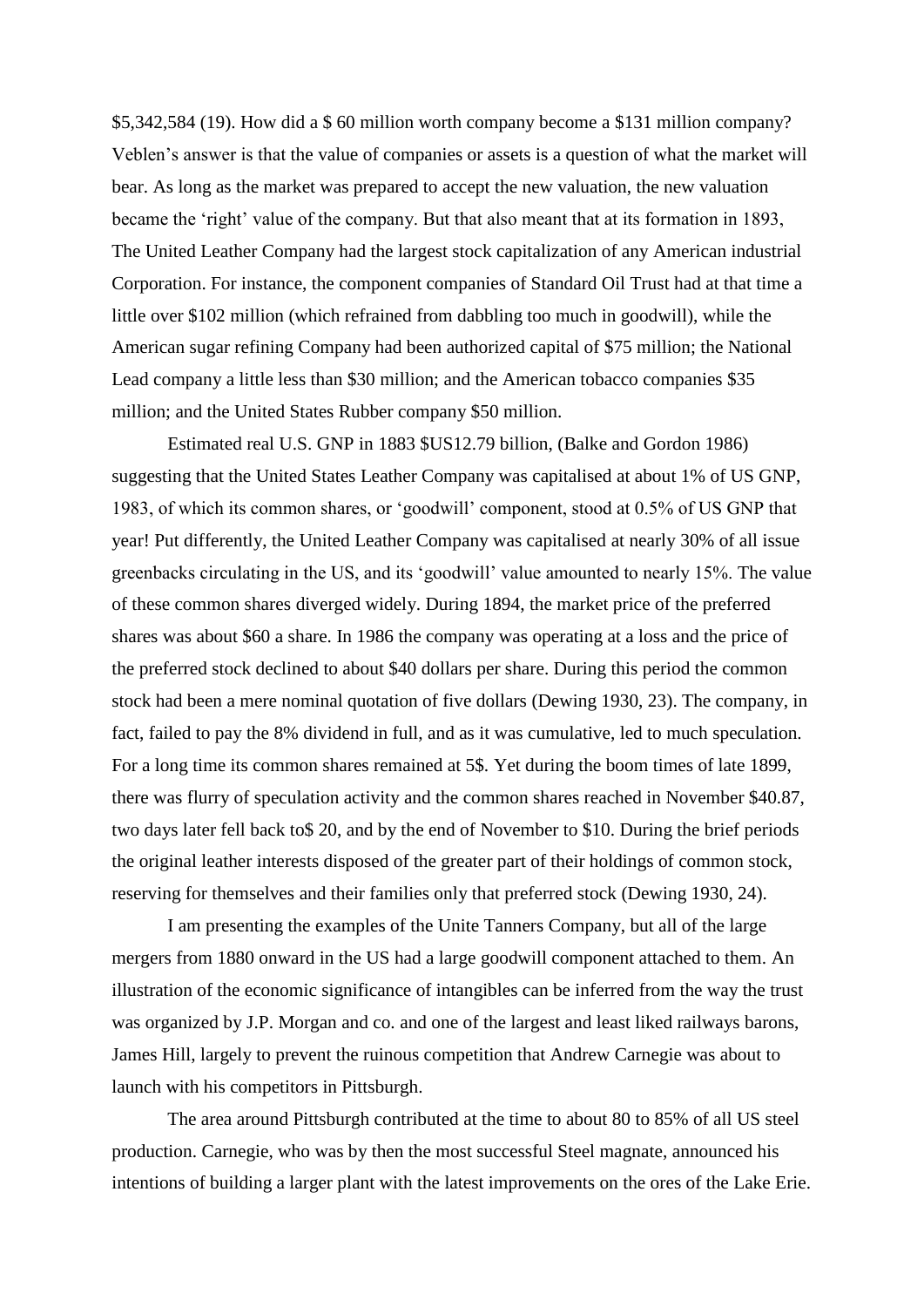It became clear from past experience, that the new plant would drive many of his competitors out of the market. J. P. Morgan and Co. was called upon by some of Carnegie's competitors to construct, in response, a holding company which would take over all the plants and form an integrated into one large company to avoid this competition. The rest, as they say, is history (Ripley, 1905).

The new trust had to buy all of Carnegie's interests. The value of Carnegie's holdings on traditional valuation of reconstruction cost was estimated at 75 million dollars at the time. Carnegie, however, demanded and received 300 million dollars in gold bonds as his share value in the new trust. Carnegie's explanation for the not inconsiderable difference of \$225 million, recalls Ida Tarbell, was that '[b]usiness on a grand scale required special talent for organization and management, and that talent was rare…. If the right men were obtained, they soon created capital; otherwise capital soon took wings' (Tarbell, 1936, 9). This 'talent' was described in business lingua as 'goodwill. The difference in valuation, writes John Commons, could not have been ascribed "on the traditional theory of economics, as the value of the corporeal property. Nor was it incorporeal property since it was not a debt owed to Carnegie. The only other name that could be given to it was "intangible property" the name given by the financial magnates themselves' (Commons 1990, 649-50). Carnegie charged, in effect, \$225 million dollars for his personal goodwill (Tarbell, 1904).

Commons takes a slightly less favourable view of Carnegie's talent. What was the \$225 million exactly all about? Or what was exactly, the goodwill that Carnegie brought to the enterprise, considering that he withdrew from steel making henceforth? What Carnegie described as his good-will, 'arose solely from the need of all competitors to remove Carnegie from the price-cutting competition which it was known he would initiate' (Commons 1959, 650). The value of his good-will was the potential or anticipated future earnings that accrue to the new enterprise on the basis that Carnegie was removed from competition. The valuation of Carnegie's holdings was therefore, in effect, an estimate of his aggressiveness and his contacts, which gave him the capacity to sabotage his competitors and reduce their profit margins– the removal of such an aggressive saboteur was worth something. Carnegie's intangible 'value' measured, in other words, his talent as a businessman—a talent to bargain and sabotage, which obtained pecuniary value far in excess of 'real' or tangible property.

Carnegie was not alone in obtaining 'goodwill' money during the creation of US. Steel Trust. The establishment of US Steel was such an audacious act that overnight, 700 million of 'corporeal' property held by the different steel barons that made up U.S Steel became \$US1600 million (Albion & Williamson, 1944). Or to put it in other terms, the new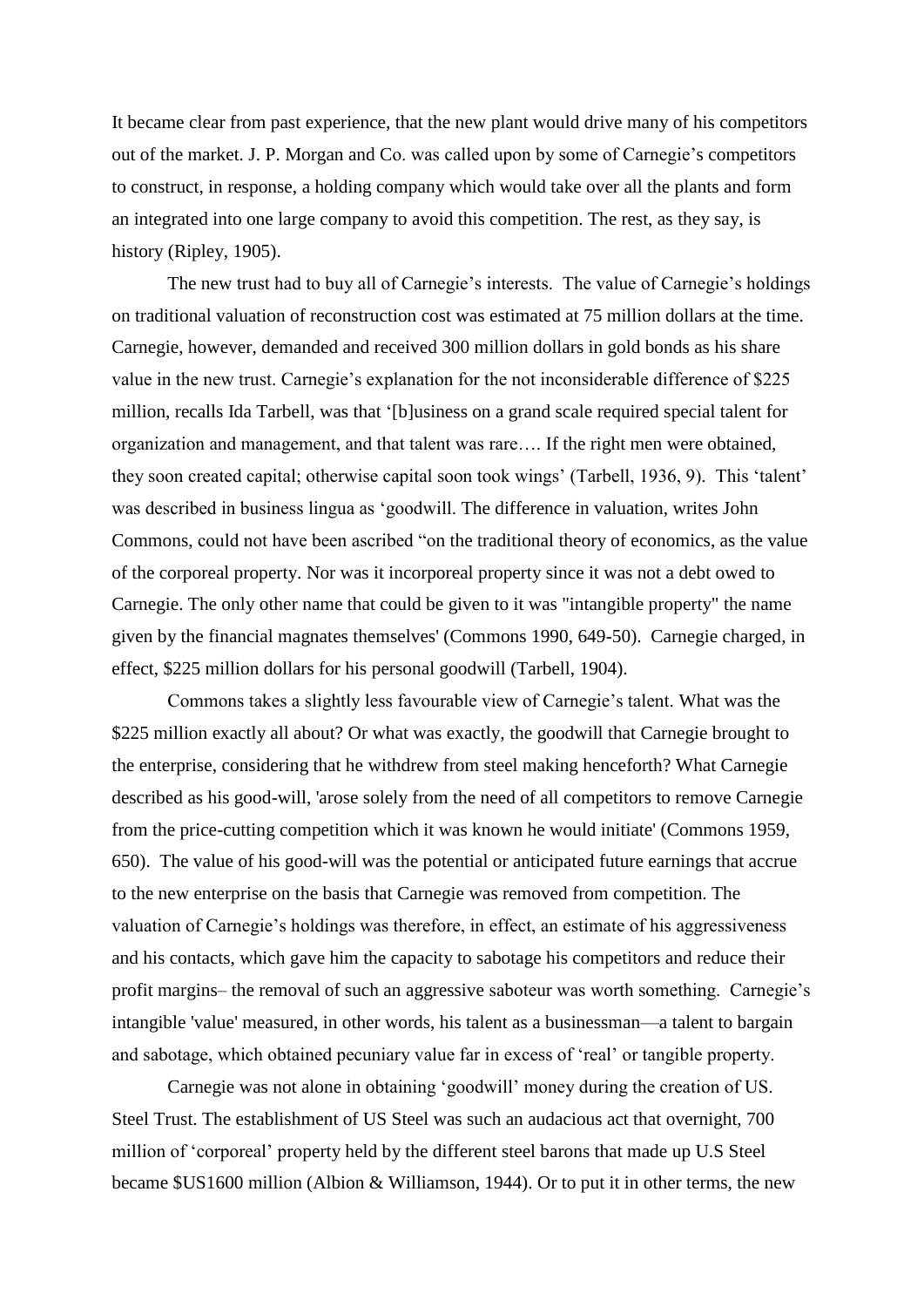company was capitalized at an equivalent of one fourth of U.S. GNP at the time! J.P. Morgan and Co.' commission alone was 150 million dollars, or nearly 2% of U.S. GNP. This amounted to a huge injection of capital into the economy. So much so that Carnegie refused to accept shares in the new trust, which he considered 'water', and demanded gold bonds. The creation of so much new capital under the banner of 'goodwill', in and by itself, it sparked the 1903 financial crisis (Jospehson, 1962). But despite being 'water', US steel survived and flourished.

Today according to some estimates, the goodwill value of the Standard & Poor's 500 amounts to about 80 per cent of their value. The consulting firm, Ocean Tomo, estimates that for the year 2009 for the EU were 70 per cent, 35.8 per cent for Japan, and 73.5 per cent for China (Ocean Tomo 2009). Wealth in modern economies is largely a denomination, therefore, of goodwill.

# **Intangibles and pro-cyclicality**

The vast expansion in capitalised goodwill was viewed initially as inflating value (or 'watering' of stock value). Perhaps the key to the successful capitalization of goodwill was the fact that the markets traded only a small fraction of stocks and shares at any given moment. As stocks can serve as collateral, inflated stock prices raised the overall stock of collateralized assets in the economy and the potential credit lines, which in turn, inflate stock value and so on. The paradoxical result was that despite the huge injection of 'watered' stocks into the market, stock prices kept rising. The market endogenously took care of itself (Kelso & Dunam, 1992).

The results of these processes were that soon enough all assets, including labour, were denominated effectively on the basis of an estimation of their future earning capacity. Equities are valued against future earnings and factor in the specific circumstances of a business asset, but also the general mood of optimism or pessimism in the markets about the future. As equities rise in value during 'good times', they can be used as collaterals say, for credit lines that are used for bidding, say, on real-estate purchases. The result is that real estate value increases, but their rising value represents partly and indirectly, the bidding by the excess capital generated on the basis of optimism about the future (or directly estimation of future rents or anticipated capital gain). As real-estate assets rise in value, they can be used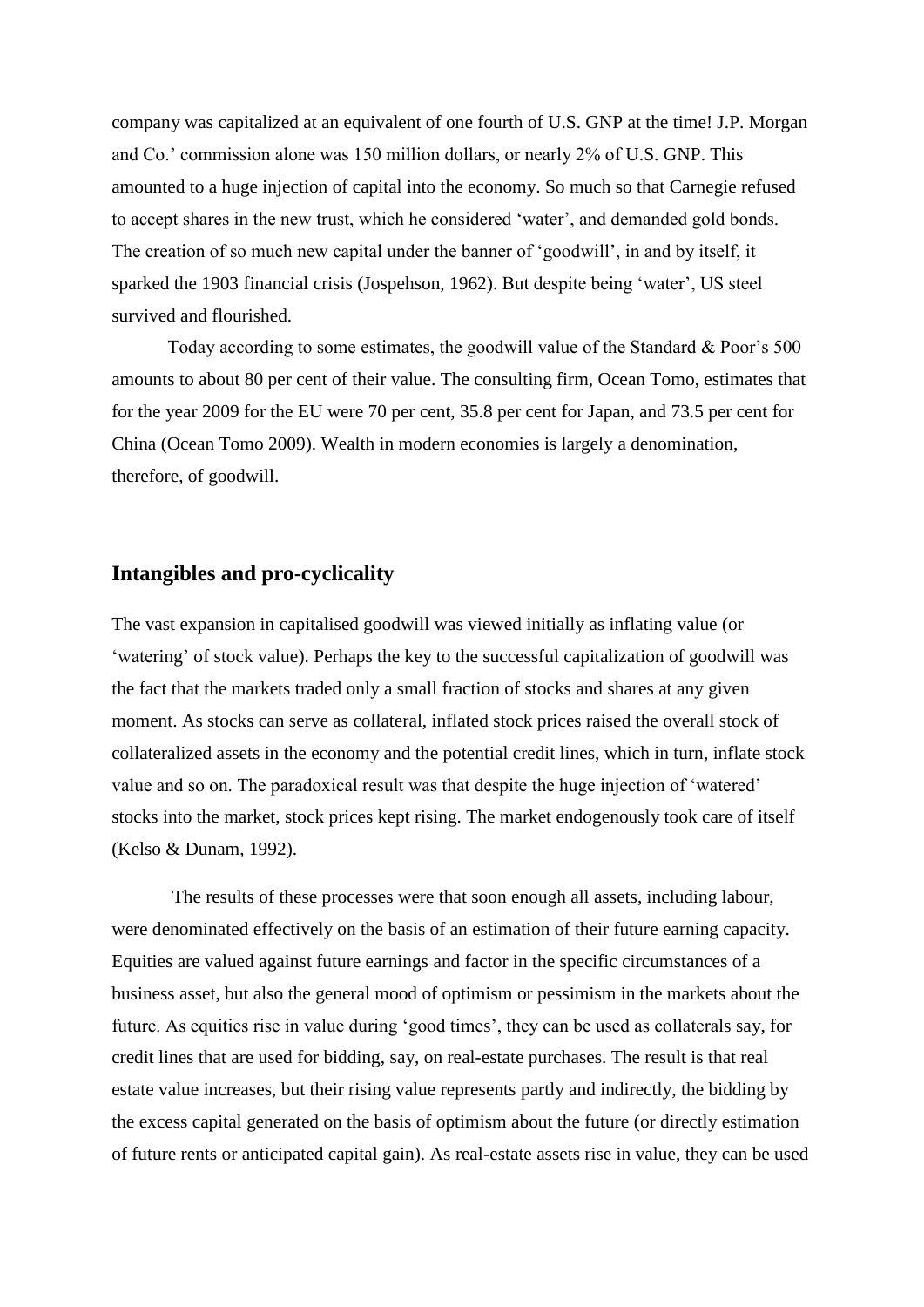as collaterals as well to bid on other real estate assets or equities. The rise in real estate or equity can be used further as collateral for further credit lines and so on and so forth. The sense of wealth that is generated and optimism about the future also affects the labour market. Since a good, but crucially, unstable portion of all values assigned to different assets represents estimations of future earning capacity, the value of these assets is by and large subjective and represents the different factors, and including nothing more than the market sentiments of optimism and pessimism about the future.

When the mood changes for one reason or another, the same pro-cyclical dynamics that have contributed to an apparent inexorable rise in asset value turn in the opposite direction and wealth literally vanishes. Capitalist system that is founded on principle of futurity is pro-cyclical and hence highly volatile, it faces constant hurdles it must negotiate: current payments (of interest, for instance) to sustain the fiction of future earnings.

When current payments fail on mass, the whole system of evaluation based on future earnings fails with it. This is a point of crisis that expressed itself in large downward evaluations of all assets, including labour costs, that pervades the entire system. A financial crisis takes place and central banks are placed in a difficult position of serving not simply as lenders of last resort, but as Mehrling notes, had to learn fast to play the role of dealers of last resort. They must clear the market in real time so that the future does not collapse completely. In doing so, central banks form the necessary bridge between exuberant forecasts of future earnings and current income streams.

This implies that in good times, the following pro-cyclical patterns tend to develop the following scenario:

#### Scenario 1: Positive pro-cyclicality

Optimism about the future  $\rightarrow$  Rising value of intangible property  $\rightarrow$  larger credit lines  $\rightarrow$  larger leverage ratios  $\rightarrow$  growth and prosperity  $\rightarrow$  Rising value of intangible property ...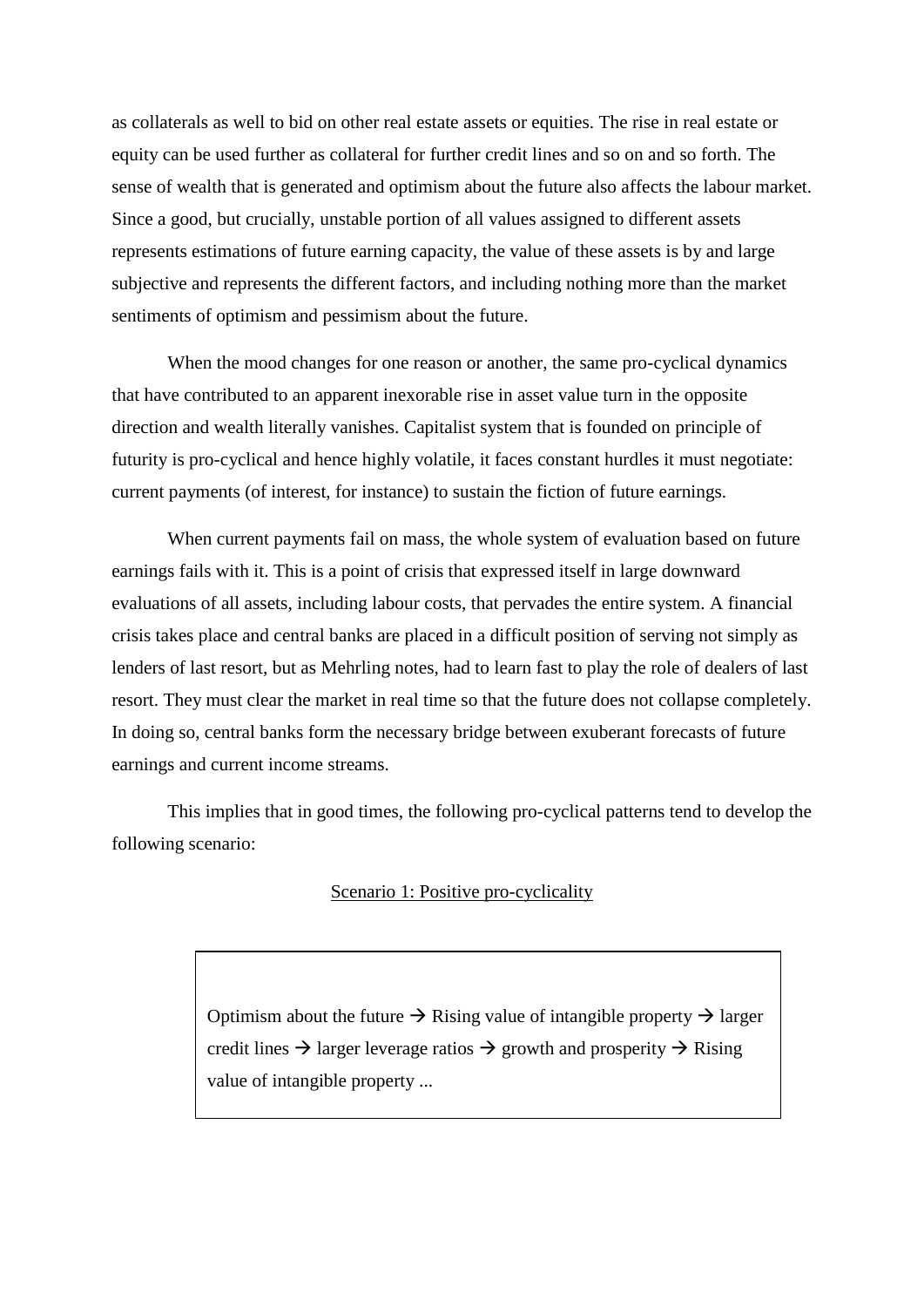In other words, optimism encourages inflationary pressures in intangible value of assets, which in turn, releases additional credit lines, raising leverage rations, which in turns, further inflates the value of intangibles and so on. The systemic effect of extended 'good times' is what Nesvetailova (2010) calls 'liquidity illusion', the market for financial products in particular appear to be highly liquid.

The markets can, and will, eventually turn sour and could generate two paths towards wealth 'destruction.'

#### Scenario 2: pessimism about the future

Pessimism about the future  $\rightarrow$  Intangible value declines  $\rightarrow$  credit lines close down  $\rightarrow$ lower leverage ratios  $\rightarrow$  share value declines  $\rightarrow$  less growth and prosperity  $\rightarrow$  intangible value decline...

#### $=$  Destruction of wealth

In the event, the current crisis took followed a different scenario, scenario 3.

T

Scenario 3: Credit failure

Income streams fail to materialized, business failure  $\rightarrow$  Intangible value proved inflated (delusionary)  $\rightarrow$  shares value decline  $\rightarrow$  credit line closed down (liquidity meltdown)  $\rightarrow$ leverage values decline  $\rightarrow$  intangible value decline  $\rightarrow$  less growth and prosperity

 $=$  Destruction of Wealth  $=$ 

Scenario 3 is a well-known and well-rehearsed crisis point. It is exactly what had happened in the current crisis. A Federal Reserve study estimates that U.S. households' net worth tumbled by \$11.2 trillion in 2008 alone, a figure that compares to about 70% of US GPD that year (Kalita, 2008). A U.S. Treasury report estimates that by the full cost to the US amounted to \$19.2 trillion of lost household wealth by 2011 dollar (Treasury, 2012). A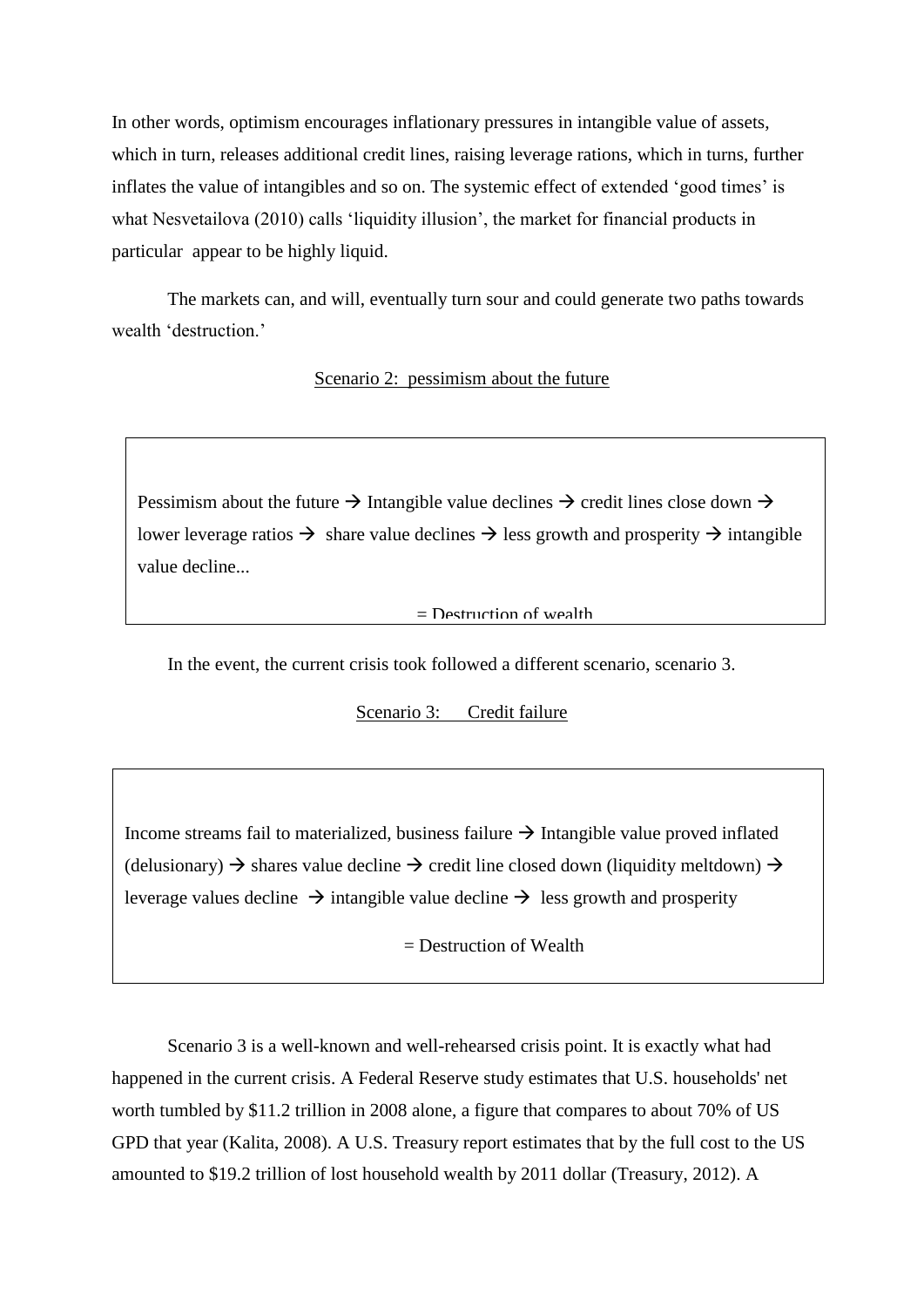Roosevelt Institute report written by Henry Liu calculates that the financial crisis 'had destroyed \$34.4 trillion of wealth globally by March 2009, when the equity markets hit their lowest points. The lost wealth, \$34.4 trillion, is more than the 2008 annual gross domestic product (GDP) of the US, the European Union and Japan combined.' (Liu, 2010). Liu goes on to say: 'This wealth deficit effect would take at least a decade to replenish even if these advanced economies were to grow at mid-single digit rate after inflation and only if no double dip materializes in the markets.' Surprisingly, although growth remained barely above inflation rate in the U.S, while EU economies have stagnated, the aggregated household wealth in the world not only recovered by 2013, but has surpassed its pre-2007 level. What has changed? The mood has changed, and the pro-cyclical tendencies of a future oriented economy does the rest.

It could be argued that OIE theory unnecessarily complicates the issue. In a series of publications John Geanakoplos developed an original take on pro-cyclicality in the financial markets. Geanakoplos differentiates between consumers and investors, the former seek to maximize utility, he argues, the latter 'trade assets primarily to bet or to hedge' (Geanakoplos, 1997, 293). Geanakoplos identifies a similar pro-cyclical trends in the economy described as the leverage cycle (Geanakoplos, 2010). He notes that 'in the absence of intervention, leverage becomes too high in boom times and too low in bad times. As a result, in boom times asset prices are too high, and in crisis times they are too low. This is the leverage cycle' (Geanakoplos, 2010, 2). Geanakoplos calculates that leverage increased dramatically in the US and globally from 1999 to 2006 to reach about 1:60 and fallen after the onslaught of the crisis to a low 1.2 (Geanakoplos, 2010, 3). The theory reaches more or less the same conclusions that I reach above. The theory lacks, however, an historical dimension, the notion that current trends have transient value. In addition, Geanakoplos' theory is firmly wedded to the law of supply and demand. OIE, as we saw is concerned primarily in supply and demand curves as seen from the perspective of human expectations.

## **Limits on Futurity**

Are there any barriers to exuberant sentiments about the future? Is there any logic, then, to asset prices? The standard view is that there is (Davidson 1996, 479). But the concepts of reality as known and ergodic is rejected by Keynesian theory. In my interpretation, OIE has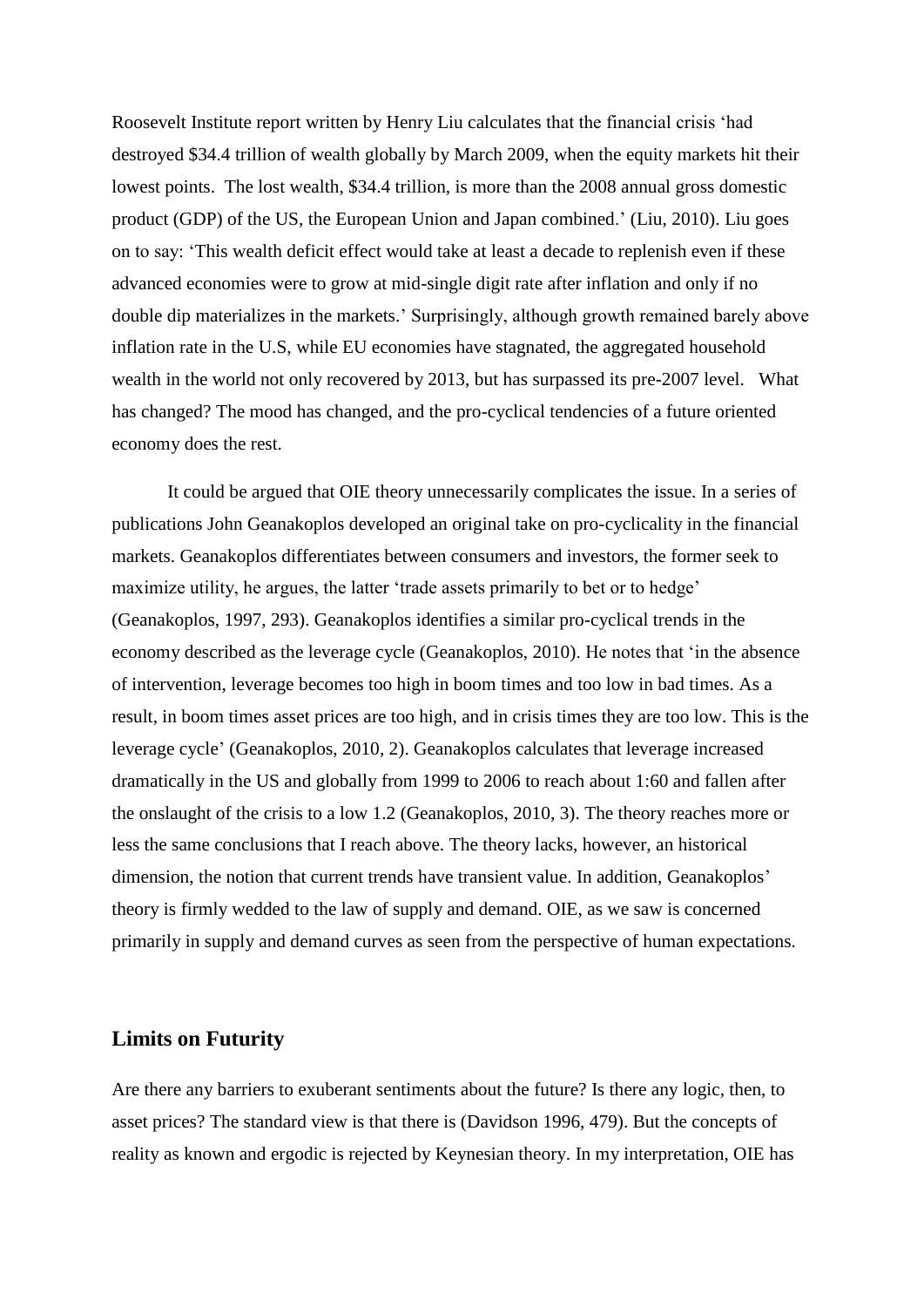gone further. The implication of OIE theory is that the factors that determine future earning capacity of assets are just too complex and numerous. There are just too many factors that shape the future, many of which are under control of nobody, and hence any sampling from past and present market data tells us precious little about the future. Furthermore, there is no consistency (as far as we know) in the relationships between different sectors' evaluations of futures. In fact, future forecasting is not an exact science. Far from it, evaluations would differ tremendously from one sector to another over time, from one asset class to another. Different assets can enter into a whirlpool of asset bubble inflation, or deflation, and at least in theory, the process can go on forever. The result is that in the society dominated by futurity, it is no longer possible to have any clear indications of 'real' value of any asset. The theory of futurity implies that ultimately every class of assets are subjectively valued in relation to one another. The only general rule of future forecasting in the world of futurity that Veblen could identity was captured by the adage: 'whatever the market will bear'. Businesses would 'test the market' and would adjust their prices accordingly to whatever level the market will bear. Any system, theory and ideology, however absurd it may be would sustain itself and be sustained, Veblen believed, 'as long as it works.'

The principle of 'as long as it works' that Veblen refers to often appears as a mere sarcastic remark. I believe the principle goes deeper, and presents the OIE's notion of market behaviour and market discipline. This is another area of contention, in my view, between Keynesians and OIE theory. Critiques of market liberalism from Keynesian perspective were concerned that liberalized financial markets are generating the euphoric sentiments that Keynes and Minsky talked about. The financial markets were increasingly speculative and Ponzi-like. However, the weakness of the Keynesian and post-Keynesian critique was that the relies on a concept of some real valuation or real economy, which implied that the speculative dimension could somehow be disentangled from objective valuations. In reality it proved very difficult to describe or model the dividing line between good financial practices and speculative finance. Hence, Keynesians could not provide quantitative assessment of the speculative portion of finance. Lacking alternative quantitative models, concern about liberalized financial system remained, therefore, limited to the naysayers or born pessimists. The only way of assessing disequilibrium conditions was by comparing current state of affairs with some arbitrarily chosen historical benchmarks, such as historical P/E ratios and the like. But there was never a guarantee that any of these historical ratios would be valid in the present.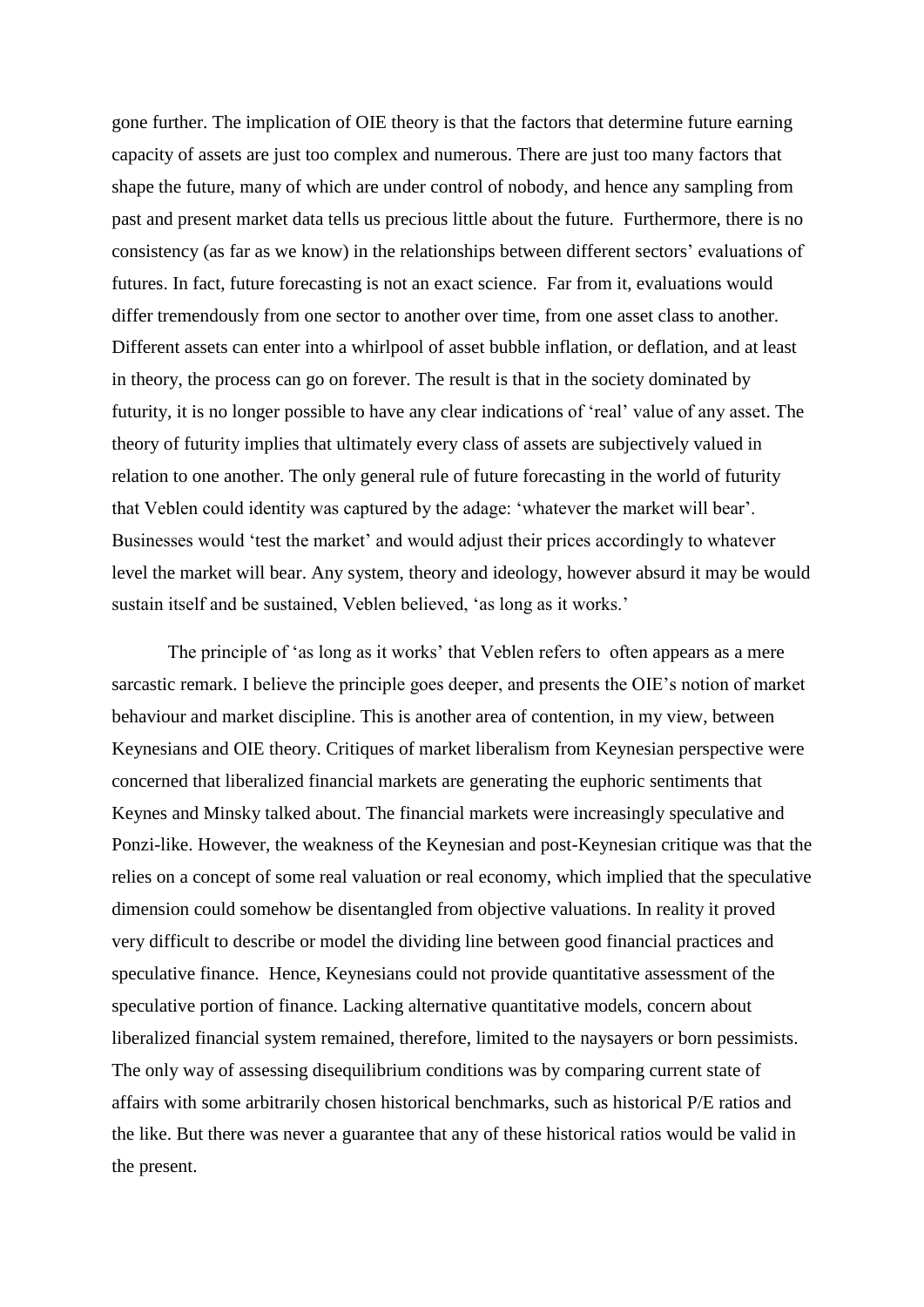OIE theory eschews philosophical reference or anchoring, whether implicit or explicit, to hypothetical 'real' economy that inhabits a world free of speculation. It suggests that all economic systems are evolutionary in nature and hence transient, and are heavily reliant on the prevalent 'habits of thought' of the day. But a capitalist system that is based on principles of futurity faces one clear barrier against which exuberant projections of future earnings capacity is measured constantly: the present. In other words, credit lines generated against collateralized assets whose value lie in future estimation must generate income at present in the form of interest payments. It is that quotidian payments that are of great significance, because when those fail on mass, there is a problem. Equally, stock valuations which are based on future earning capacity must be backed by income at present. When those fail on mass, than the stock valuations are in danger. Financial crisis phase results, therefore, in the words of Kelso and Dunam, 'in a liquidation of nominal values of existing capital (physical and financial) and a cessation of extension of credit. Lines of credit vanish, bring an end to investment spending and create difficulty in securing the operating credit necessary to maintain the current level of production' (Kelso & Dunam, 1992, 225).

Veblen's principle of 'as long as it works' can be interpreted to mean that irrespective of the dominant theory of the day, or the common 'habit of thought' of the day, the ultimate barrier to various valuations of future profit capacity, and the only true link between estimations of futures against some 'hard' reality, is the ability of borrowers to pay back interests at the present time. The system is constantly challenged.

# **Conclusion**

The implication of OIE theory is that not only financial products are subject to exuberant volatility and pro-cyclicality as Keynes argue, but in conditions of pervasive futurity all assets, goods, services, labour, real estate and the like are denominated against some estimation of future. I would interpret the theory to suggest that the kind of pro-cyclicality identified by Keynes in the financial system was in fact built into the very nature of concept of property that evolves from late  $19<sup>th</sup>$  century. Sentiments about the future influence not only the credit system, but influence asset prices in the entire economy. That means that not only financial assets, but all assets are caught up indirectly by sentiment of exuberant expectations.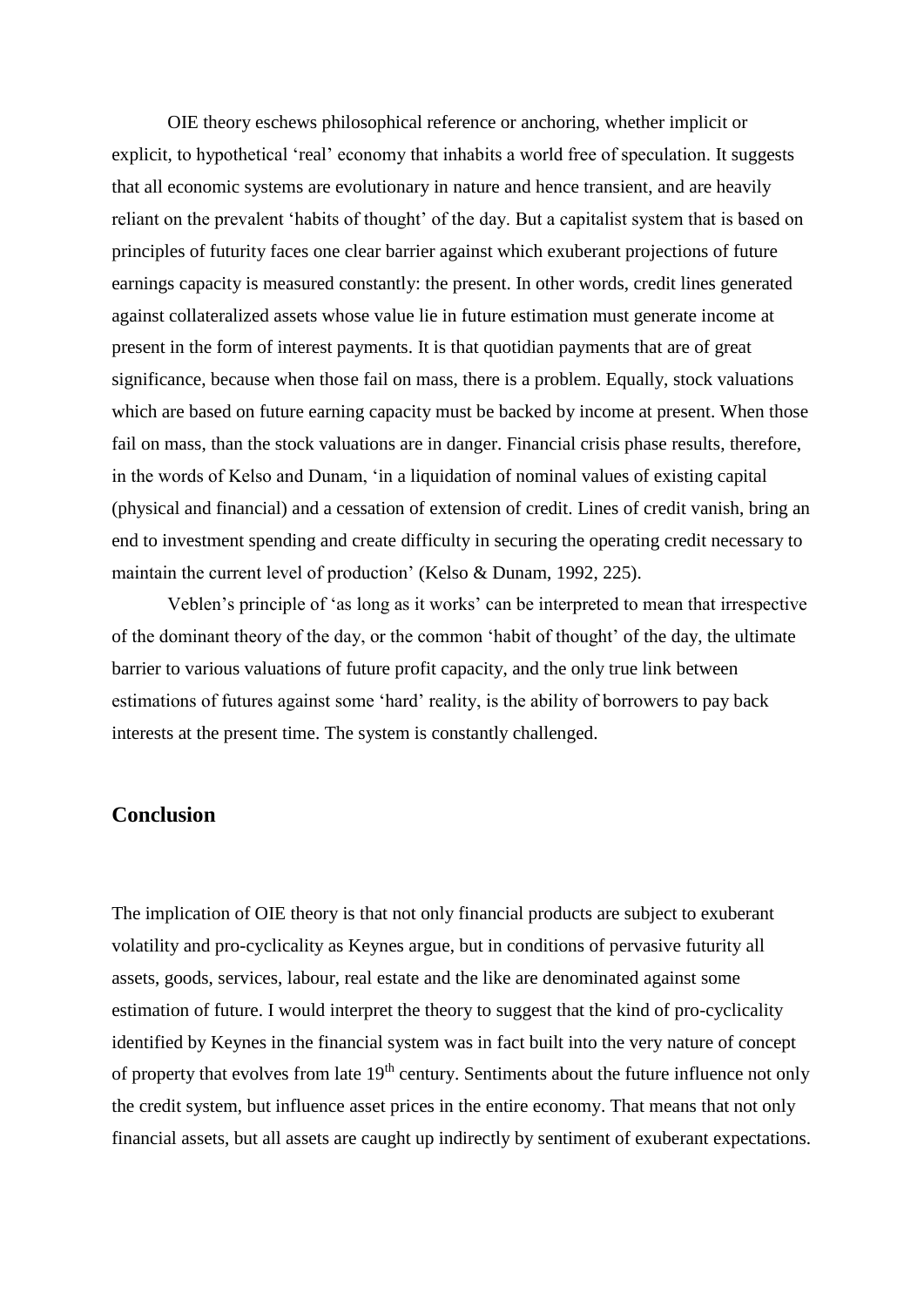In other words, asset price volatility is much larger than expected even by Keynesian thinking.

The theory of futurity implies that not only financial system is vulnerable to sentiments about the future: the entire economy in the age of futurity has lost its anchoring in any objective measures of value as such (if there ever were any in the first place). The system works in a world of nominal value. The economy is a self-referential system that ultimately is held back by the principle of 'as long as it works' – and that principle are very vague indeed. This leads to the disturbing conclusion, in the words of Kelso and Dunam, that 'A Vebleian depression is essentially "a psychological fact", and "readjustment of values rather than a destruction of wealth or a serious reduction of aggregate productiveness of business'( (Kelso & Dunman, 1992, 225)

#### Bibliography:

Albion, R. G. & Williamson, H. F., 1944. *The Growth of the American Economy: An Introduction to the Economic History of the United States.* New York : Prentice Hall.

Allen, C. E., 1889. *The law relating to goodwill.* London: Stevens and sons.

Atkinson, G., 2009. Going Concerns, Futurity and Reasonable Value. *Journal of Economic Issues,*  XLIII(2), pp. 433-440.

Balke, N. & Gordon, R. J., 1986. Appendix B Historical Data. In: *The American Business Cycle: Continuity and Change.* Chicago: University of Chicago Press, pp. 781-850.

Campbell, R. G., 2008. Hedge Funds and Chapter 15 of the Bankruptcy Code: SphinX and Bear Stearns High-Grade. *Futures & Derivatives,* 28(1).

Chandler, A., 1990. *Scale and Scope: The dynamics of industrial competition.* Cambridge, MA.: Harvard University Press.

Commons, J., 1961. *Institutional Economics.* Madison: University of Wisconsin Press..

Commons, J. R., 1919. *Industrial Goodwill.* New York: McGrew-Hill.

Commons, J. R., 1959 [1924]. *The Legal Foundations of Capitalism.* Madison: The University of Wisconsin Press..

Corey, L., 1930. *the House of Morgan: a social biography the masters of money.* New York: Howard Watt.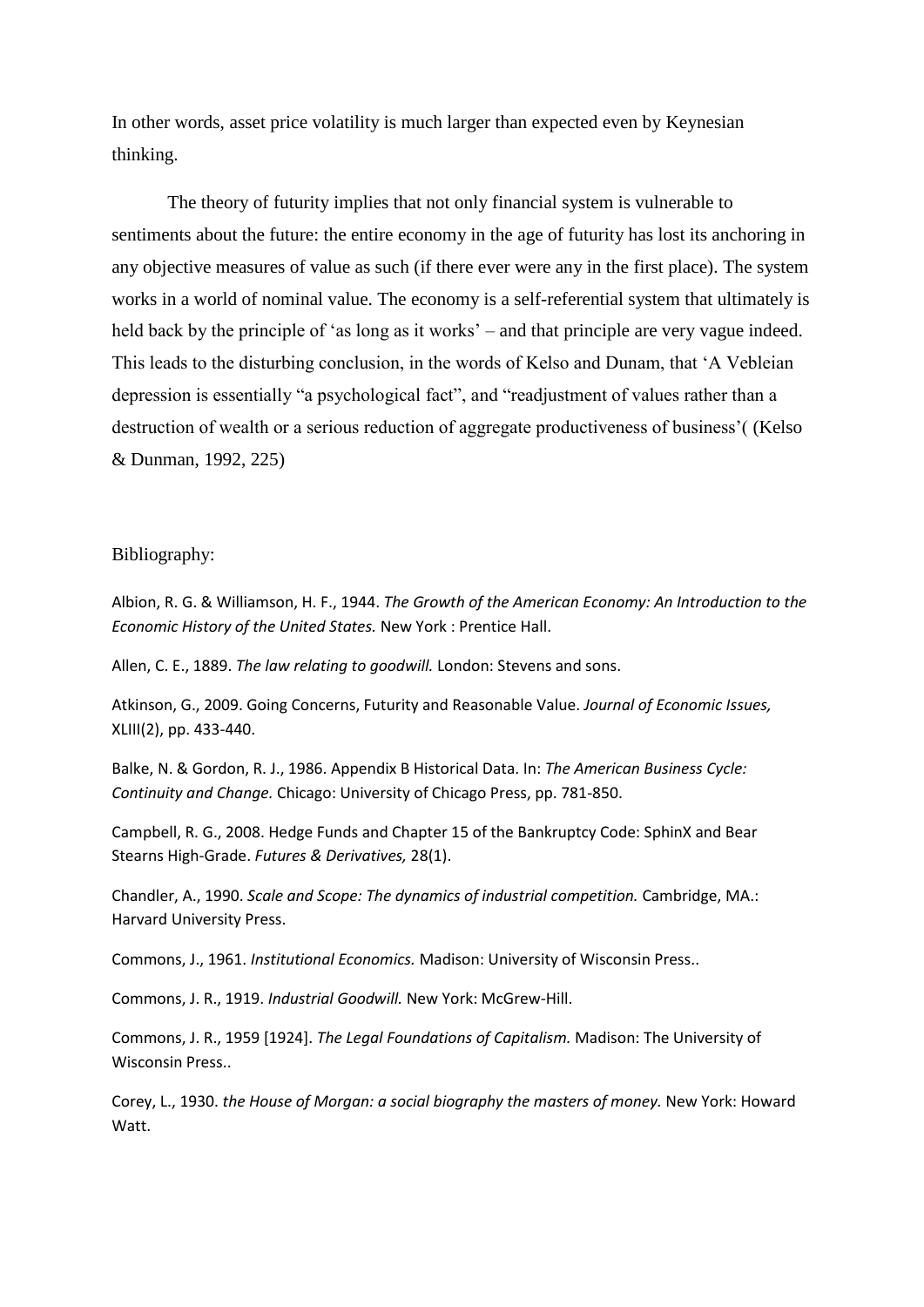Corrado, C. A., Hulten, C. R. & Sichel, D. E., 2006. Intangible Capital and Economic Growth. *NBER Working Paper Series,* Volume 11948.

Davidson, P., 1996. Reality and Economic Theory. *Journal of Post-Keynesian Economics,* 18(4), pp. 179-506.

Dewing, A. S., 1930. *Corporate Promotions and Reorganizations.* Cambridge: Harvard University Press.

Ellerman, D., 2008. Goodwill: A Present Property Right or Only an Anticipated Future Right?. *FSR Forum,* pp. 23-5.

Fisher, I., 1933. The Debt-Deflation Theory of Great Depressions. *Econometrica,* 1(4), pp. 337-357.

Geanakoplos, J., 1997. Promiess, Promises. In: B. Arthur, S. Durlauf & D. Lane, eds. *The Economy as an Evolving Complex System II.* Reading, MA: Addison-Wesley, pp. 285-320.

Geanakoplos, J., 2010. The Leverage Cycle. In: D. Acemoglu, K. Rogoff & M. Woodford, eds. *NBER Macroeconomics Annual 2009.* Chicago: Chicago University Press, pp. 1-65.

Geisst, C. R., 2004. *Wall Street: A History: From Its beginnings to the fall of Enron. Oxford: Oxford* University Press.

Grismore, G. C., 1932. the assignment of trademarks and trade names. *Michigan law review,* 30(4), p. 489.

Gruchy, A. G., 1987. *The Reconstruction of Economics: An Analysis of the Fundamentals of Institutional Economics.* New York: Greenwood Press.

Guttman, R., 1994. *How Credit-Money Shapes the Economy: The United States in a Global System.*  New York: M.E. Sharpe.

Hopkins, J. a., 1900. *The Law of Unfrair Trade including trademarks, trade secrets, and good-will.*  Chicago: Callaghan Company.

Jospehson, M., 1962. *The Robber Barons: The Great American Capitalists, 1861-1901.* NY: Transaction Publishing.

Kalita, M., 2008. Americans See 18% of Wealth Vanish. *The Wall Street Journal*, 13 March.

Kelso, P. R. & Dunam, B. L., 1992. A Veblenian View of Minsky's Financial Crisis Theory. *International Journal of Social Economics,* 19(10), pp. 223-234.

Kelso, P. R. & Dunman, B. L., 1992. A Veblenian View of Minsky's Financial Crisis Theory. *International Journal of Social Economics ,* 19(10), pp. 222-234.

Kemper, S., 1921. *The Capitalization of Goodwill.* Baltimore: Johns Hopkins Press.

Keynes, J. M., 1936. *The General Theory of Employment, Interest and Money.* London: MacMillan Cambridge University Press.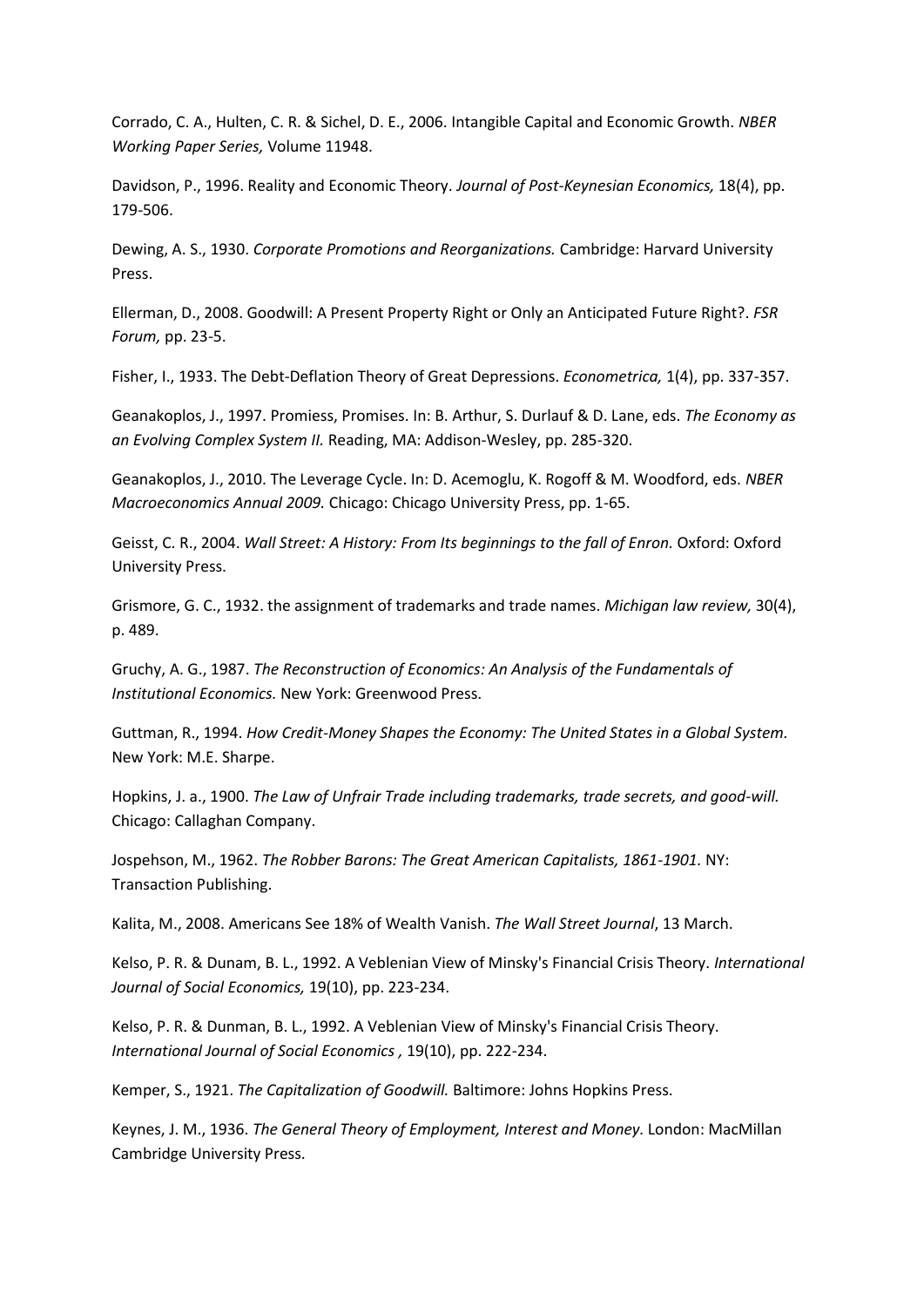Landau, J.-P., 2009. *Procyclicality -- What it means and what could be done.* [Online] Available at: http://www.bis.org/review/r090805d.pdf?frames=0 [Accessed 16 April 2014].

Lee, J., Rabanal, P. & Sandri, D., 2010. *U.S. Consumption after the 2008 Crisis,* Washington: IMF.

Liu, H., 2010. The Crisis of wealth Destruction. *Asia Times Online*, 13 April.

Liu, H., n.d. s.l.: s.n.

Mehrling, P., 2011. *The New Lombard Street: How the Fed Became the Dealer of Last Resort.*  Princeton, NJ: Princeton University Press.

Mehrling, P., 2012. *Shadow Banking, Central Banking and the Future of Global Finance.* London, CITYPERC.

Mehrling, P., n.d. Essential Hybridity: A Moeny View of FX. *Journal of Comparative Economics,* 41(2), pp. 355-363.

Mehrling, P., Pozsar, Z., Sweeney, J. & Neilson, D. H., 2013. *Bagehot was a Shadow Banker: Shadow Banking, Central Banking, and the Future of Global Finance,* s.l.: SSRN.

Minsky, H. P., 1977. The Financial Instability Hypothesis: An Intepretation of Keynes and an Alternative to 'Standard' Theory. *Challenge,* Volume March-April, pp. 20-27.

Muldrew, C., 1998. *The Economy of Obligation: The Culture of Credit and Social Relations in Early Modern England..* New York: New York: St. Martin's Press.

Nesvetailova, A., 2013. Money and Finance in a Globlized Economy. In: R. Palan, ed. *Global Political Economy: Contemporary Theories.* 2nd ed. London: Routledge.

Nesvetailova, A. & Palan, R., 2013. Minsky in the Shadows: Securitization, Ponzi Finance, and the Crisis of Northern Rock. *Review of Radical Political Economics,* 45(2).

Nesvetailova, A. & Palan, R., 2014. Elsewhere, Ideally Nowhere: Shadow Banking and Offshore Finance. *Politiks.*

North, D., 1981. *Structure and Change in Economic History.* New York: W.W. Norton.

North, D. C., 1990. *Insititutions, Institutional Change, and Economic Performance.* Cambridge: Cambridge University Press.

North, D. C., 1994. Economic Performance Through Time. *American Economic Review,* 84(3), pp. 359-368.

Oakes, G., 1988. *Weber and Rickert: Concept Formation in the Cultural Sciences..* Camb. Mass. : MIT.

Palan, R., 2012. The Financial Crisis and Intangible Value. *Capital & Class,* 37(1), pp. 65-77.

Palan, R., Murphy, R. & Chavagneux, C., 2010. *Tax Havens: How Globalization Really Works.* Ithaca: Cornell University Press.